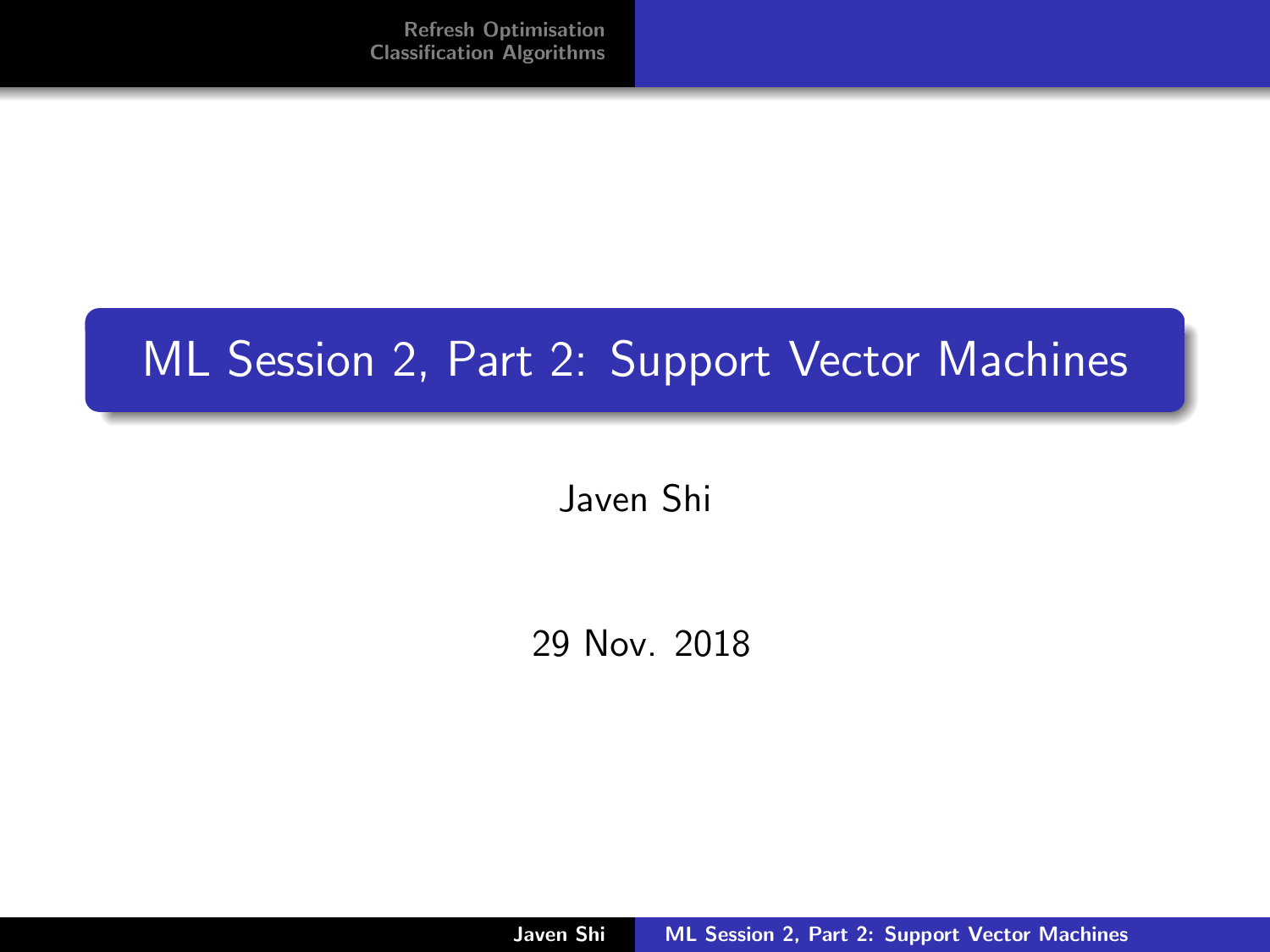## Table of Contents I

#### 1 [Refresh Optimisation](#page-2-0)

- [Inner product, sign, and decision function](#page-2-0)
- **[Convexity](#page-13-0)**
- [Lagrange and Duality](#page-14-0)



- [Perceptron](#page-19-0)
- [Support Vector Machines](#page-21-0)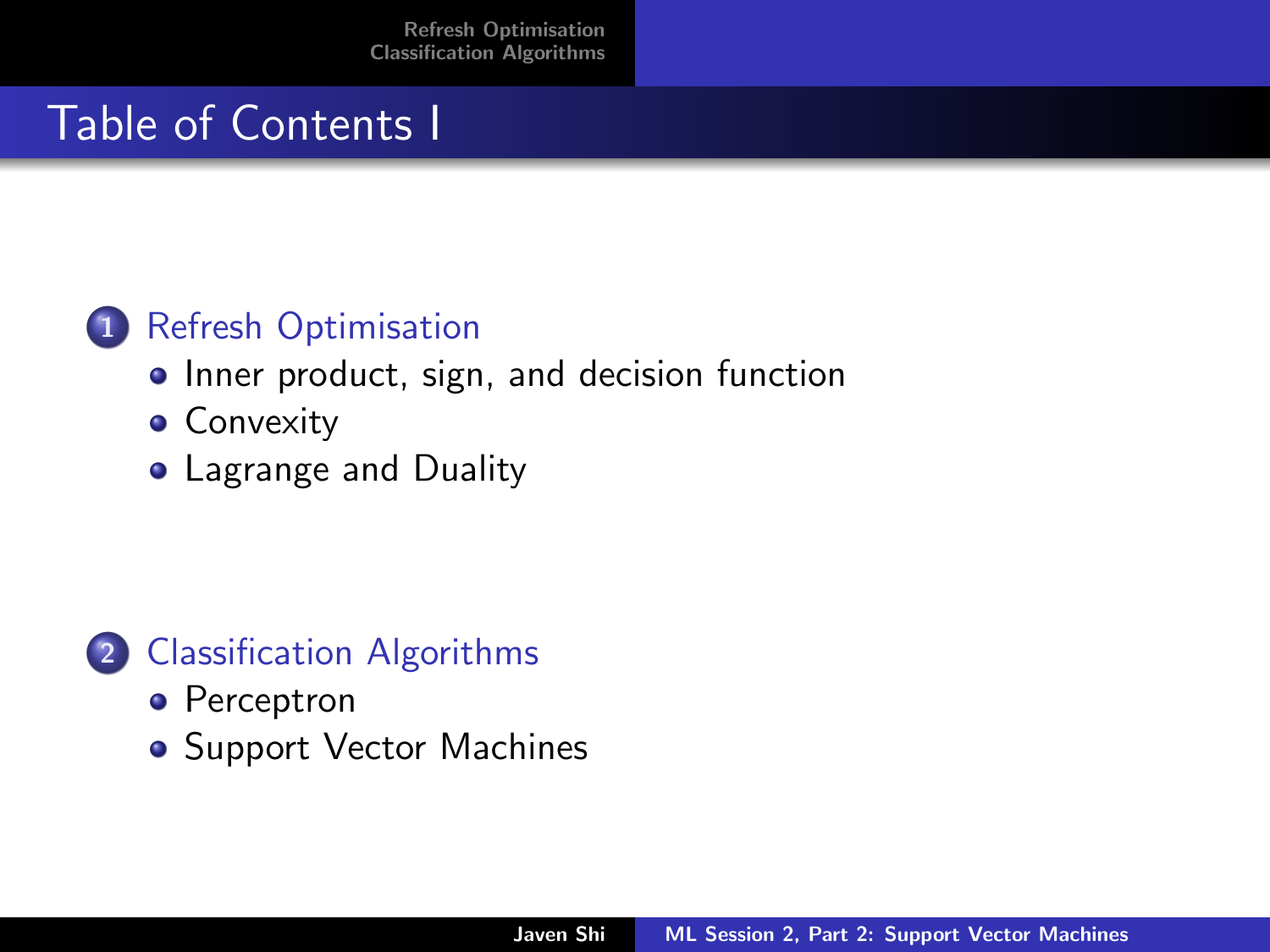## <span id="page-2-0"></span>Refresh concepts

#### Inner product

For vectors  $\mathbf{x} = [x^1, x^2, \cdots, x^d]^\top, \mathbf{w} = [w^1, w^2, \cdots, w^d]^\top$ , inner product

$$
\langle \mathbf{x}, \mathbf{w} \rangle = \sum_{i=1}^d x^i w^i.
$$

We write  $\mathsf{x} \in \mathbb{R}^d, \mathsf{w} \in \mathbb{R}^d$  to say they are  $d$ -dimensional real number vectors. We consider all vectors as column vectors by default.  $\top$  is the transpose. We also use the matlab syntax that  $[x^1;x^2;\cdots;x^d]$  as column vector.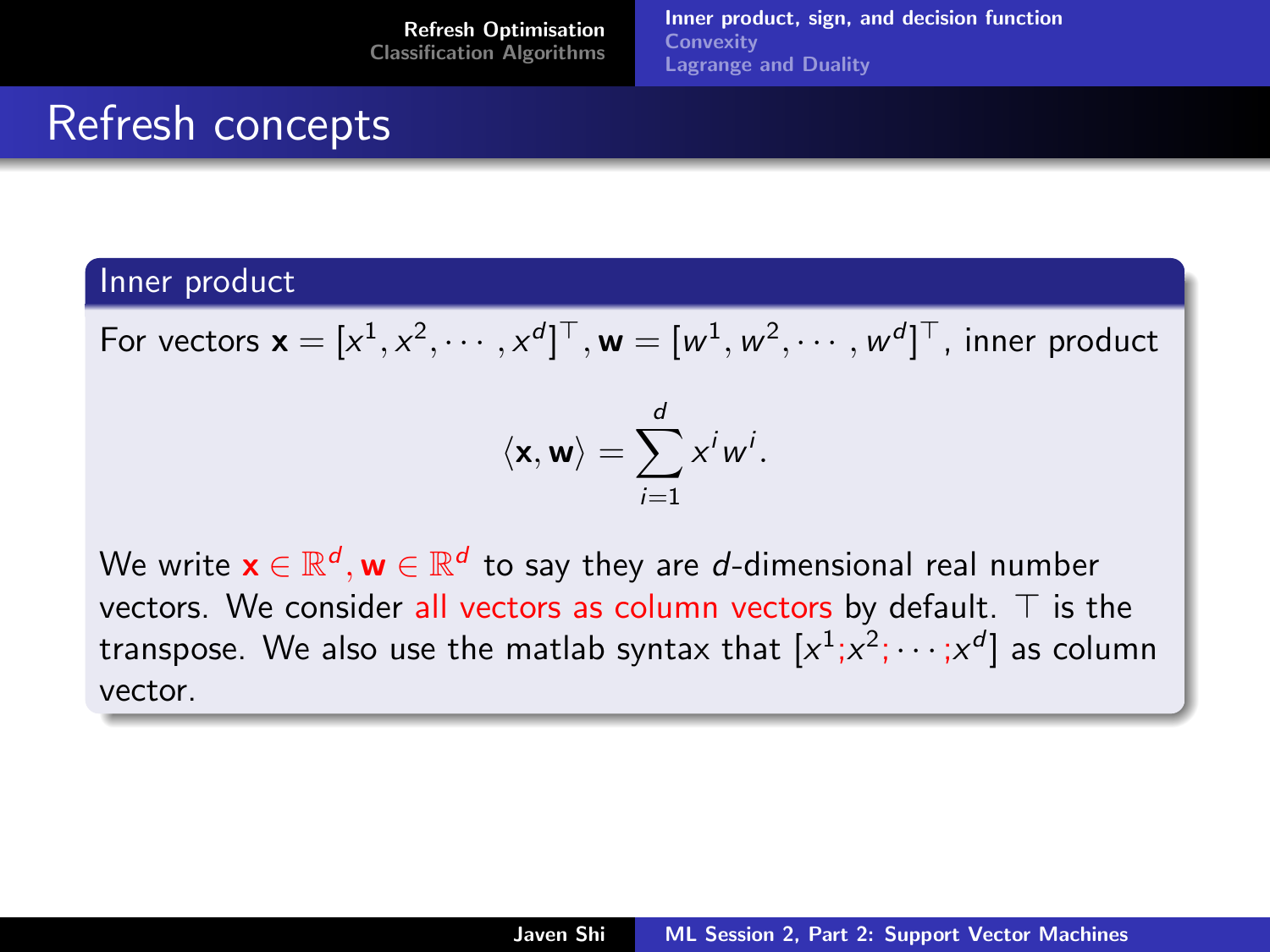## Refresh concepts

#### Inner product

For vectors  $\mathbf{x} = [x^1, x^2, \cdots, x^d]^\top, \mathbf{w} = [w^1, w^2, \cdots, w^d]^\top$ , inner product

$$
\langle \mathbf{x}, \mathbf{w} \rangle = \sum_{i=1}^d x^i w^i.
$$

We write  $\mathsf{x} \in \mathbb{R}^d, \mathsf{w} \in \mathbb{R}^d$  to say they are  $d$ -dimensional real number vectors. We consider all vectors as column vectors by default.  $\top$  is the transpose. We also use the matlab syntax that  $[x^1;x^2;\cdots;x^d]$  as column vector.

Example:  $a = [1; 3; 1.5], b = [2; 1; 1], \langle a, b \rangle =?$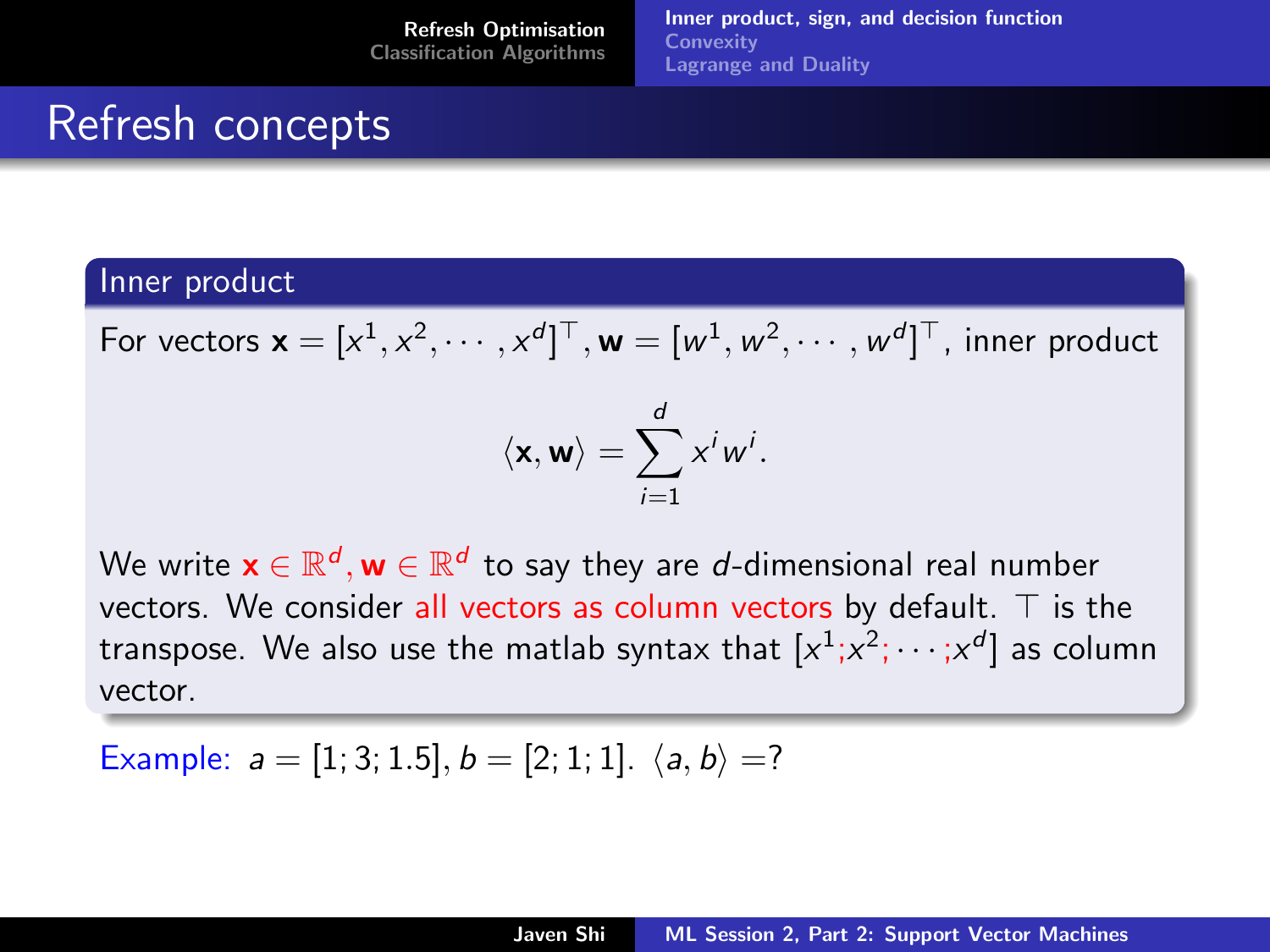## <span id="page-4-0"></span>Refresh concepts

#### Inner product

For vectors  $\mathbf{x} = [x^1, x^2, \cdots, x^d]^\top, \mathbf{w} = [w^1, w^2, \cdots, w^d]^\top$ , inner product

$$
\langle \mathbf{x}, \mathbf{w} \rangle = \sum_{i=1}^d x^i w^i.
$$

We write  $\mathsf{x} \in \mathbb{R}^d, \mathsf{w} \in \mathbb{R}^d$  to say they are  $d$ -dimensional real number vectors. We consider all vectors as column vectors by default.  $\top$  is the transpose. We also use the matlab syntax that  $[x^1;x^2;\cdots;x^d]$  as column vector.

Example: 
$$
a = [1; 3; 1.5], b = [2; 1; 1]. \langle a, b \rangle = ?
$$
  
=  $1 \times 2 + 3 \times 1 + 1.5 \times 1 = 6.5$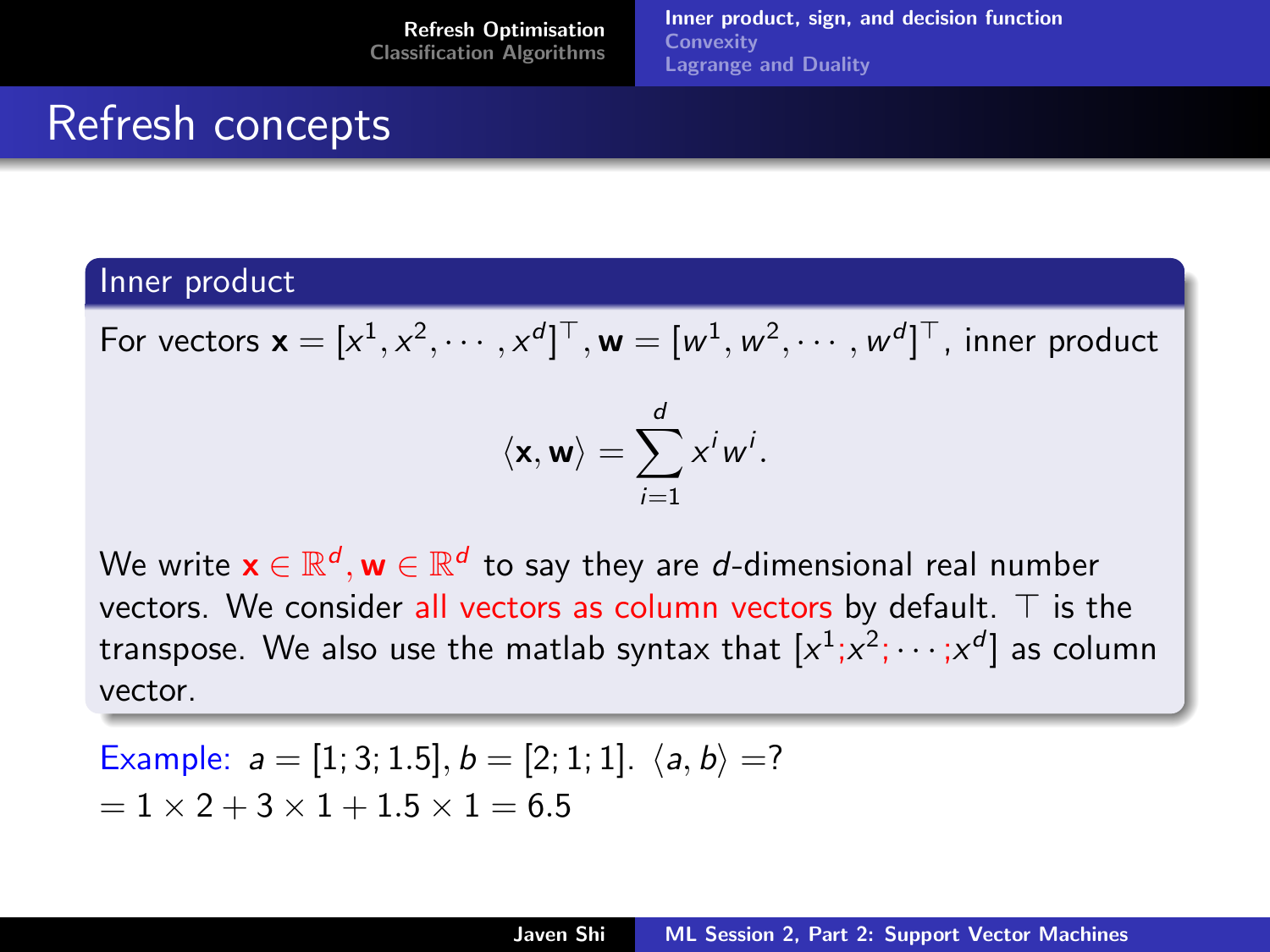[Inner product, sign, and decision function](#page-2-0) **[Convexity](#page-13-0)** [Lagrange and Duality](#page-14-0)

### Refresh concepts

#### Sign function

For any scalar  $a \in \mathbb{R}$ ,

$$
sign(a) = \begin{cases} 1 & \text{if } a > 0 \\ -1 & \text{otherwise} \end{cases}
$$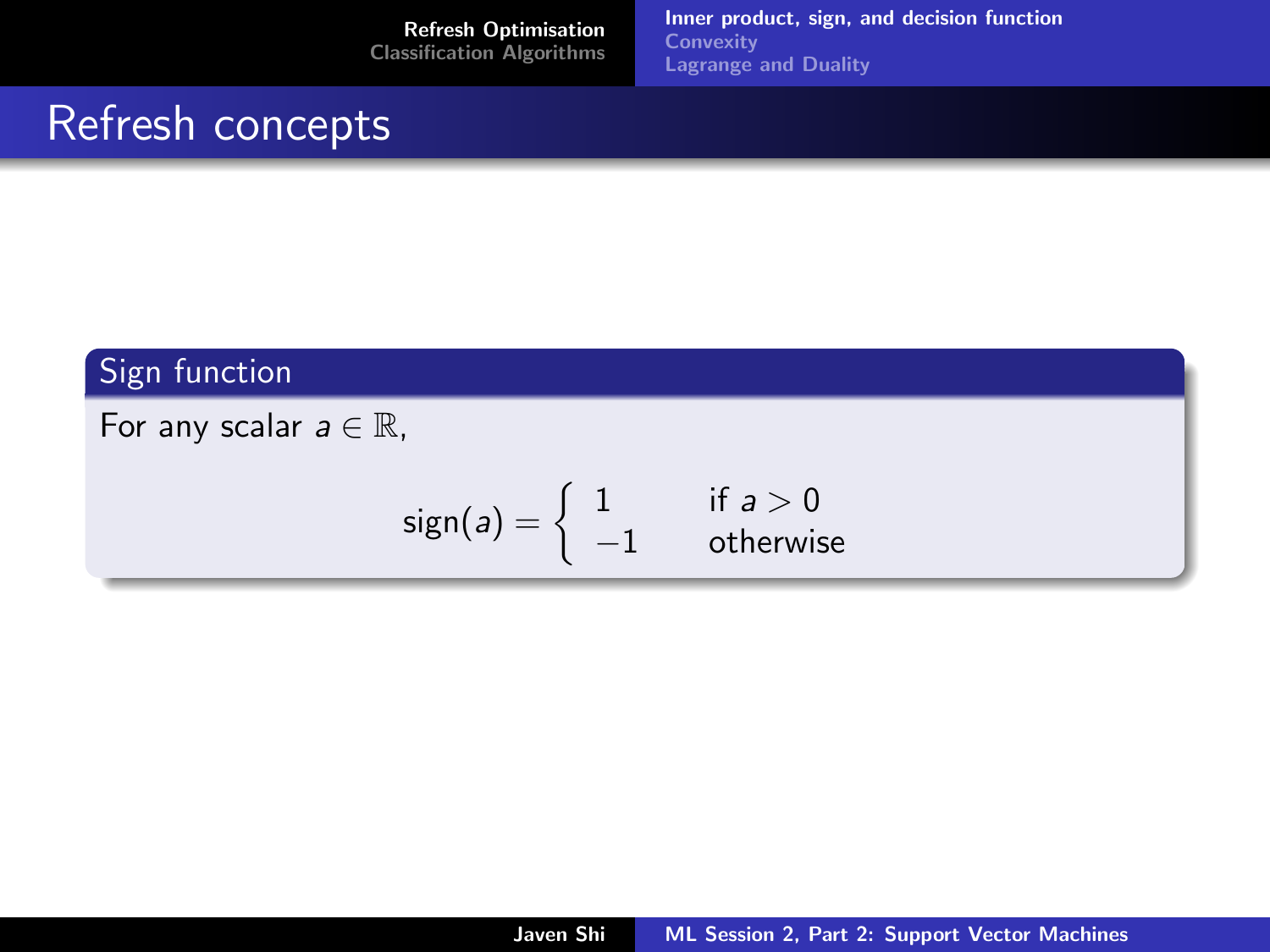[Inner product, sign, and decision function](#page-2-0) **[Convexity](#page-13-0)** [Lagrange and Duality](#page-14-0)

### Refresh concepts

#### Sign function

For any scalar  $a \in \mathbb{R}$ ,

$$
sign(a) = \begin{cases} 1 & \text{if } a > 0 \\ -1 & \text{otherwise} \end{cases}
$$

Examples: sign(20) =?, sign(-5) =?, sign(0) =?.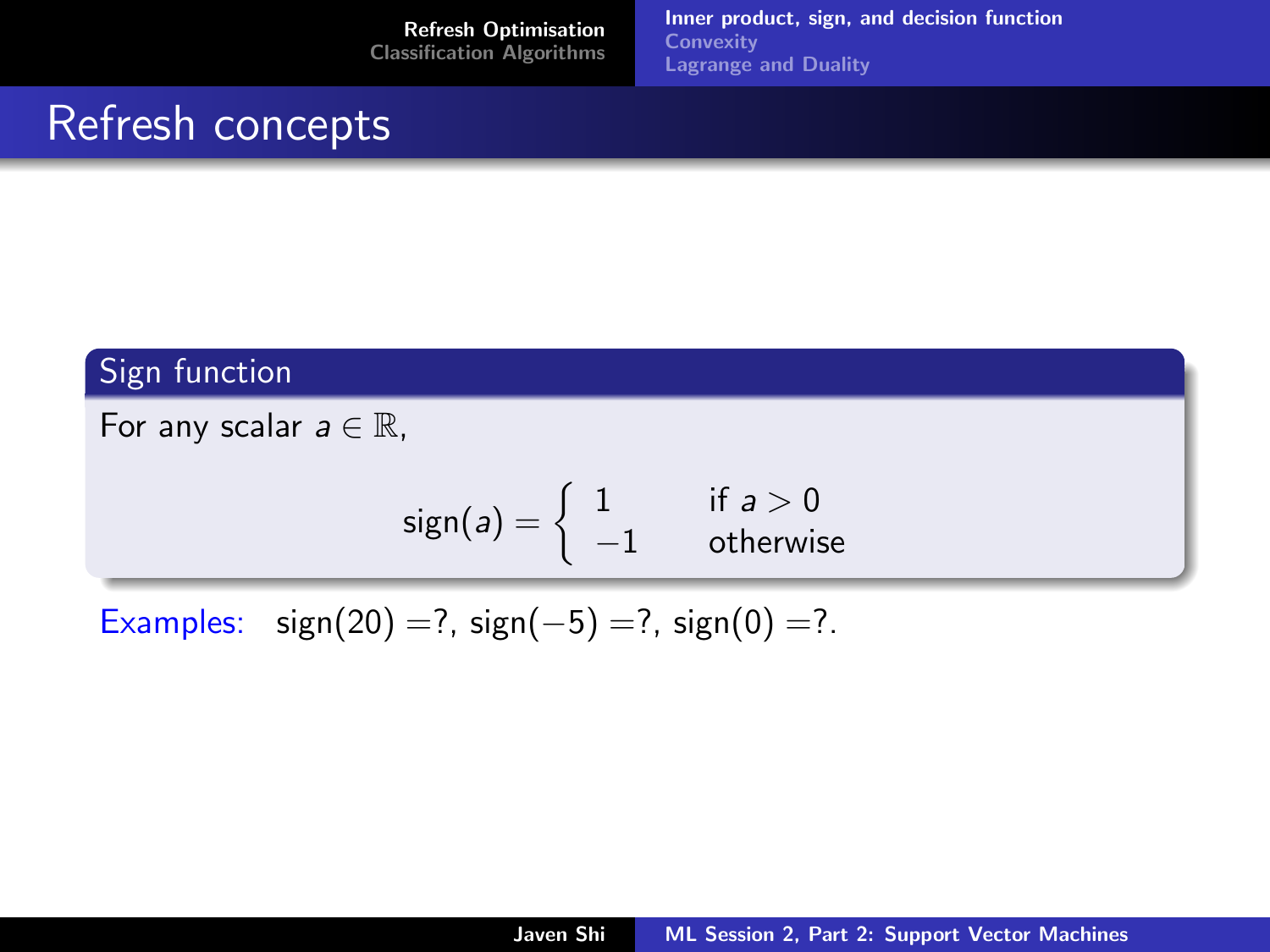[Inner product, sign, and decision function](#page-2-0) **[Convexity](#page-13-0)** [Lagrange and Duality](#page-14-0)

#### Refresh concepts

#### Sign function

For any scalar  $a \in \mathbb{R}$ ,

$$
sign(a) = \begin{cases} 1 & \text{if } a > 0\\ -1 & \text{otherwise} \end{cases}
$$

Examples: 
$$
sign(20) = ?
$$
,  $sign(-5) = ?$ ,  $sign(0) = ?$ .  
\n $sign(20) = 1$ ,  $sign(-5) = -1$ ,  $sign(0) = -1$ .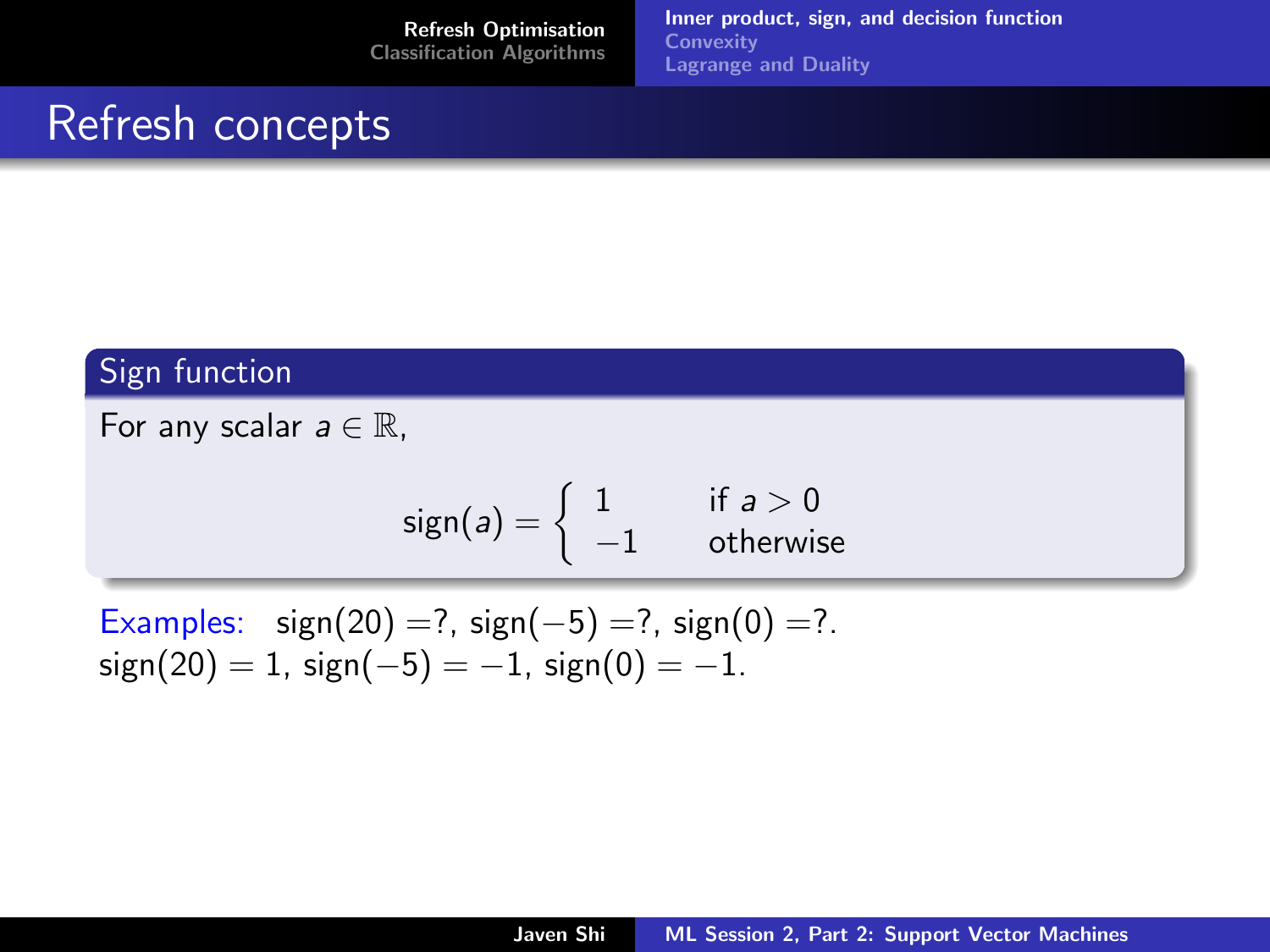[Inner product, sign, and decision function](#page-2-0) **[Convexity](#page-13-0)** [Lagrange and Duality](#page-14-0)

### Decision functions

Typical decision functions for classification  $^1$  :

Binary-class 
$$
g(\mathbf{x}; \mathbf{w}) = \text{sign}(\langle \mathbf{x}, \mathbf{w} \rangle)
$$
.  
Multi-class  $g(\mathbf{x}; \mathbf{w}) = \underset{y \in \mathcal{Y}}{\text{argmax}}(\langle \mathbf{x}, \mathbf{w}_y \rangle)$ .

where  ${\sf w},{\sf w}_y$  are the parameters, and  ${\sf x}\in\mathbb{R}^d,{\sf w}\in\mathbb{R}^d,{\sf w}_y\in\mathbb{R}^d$ .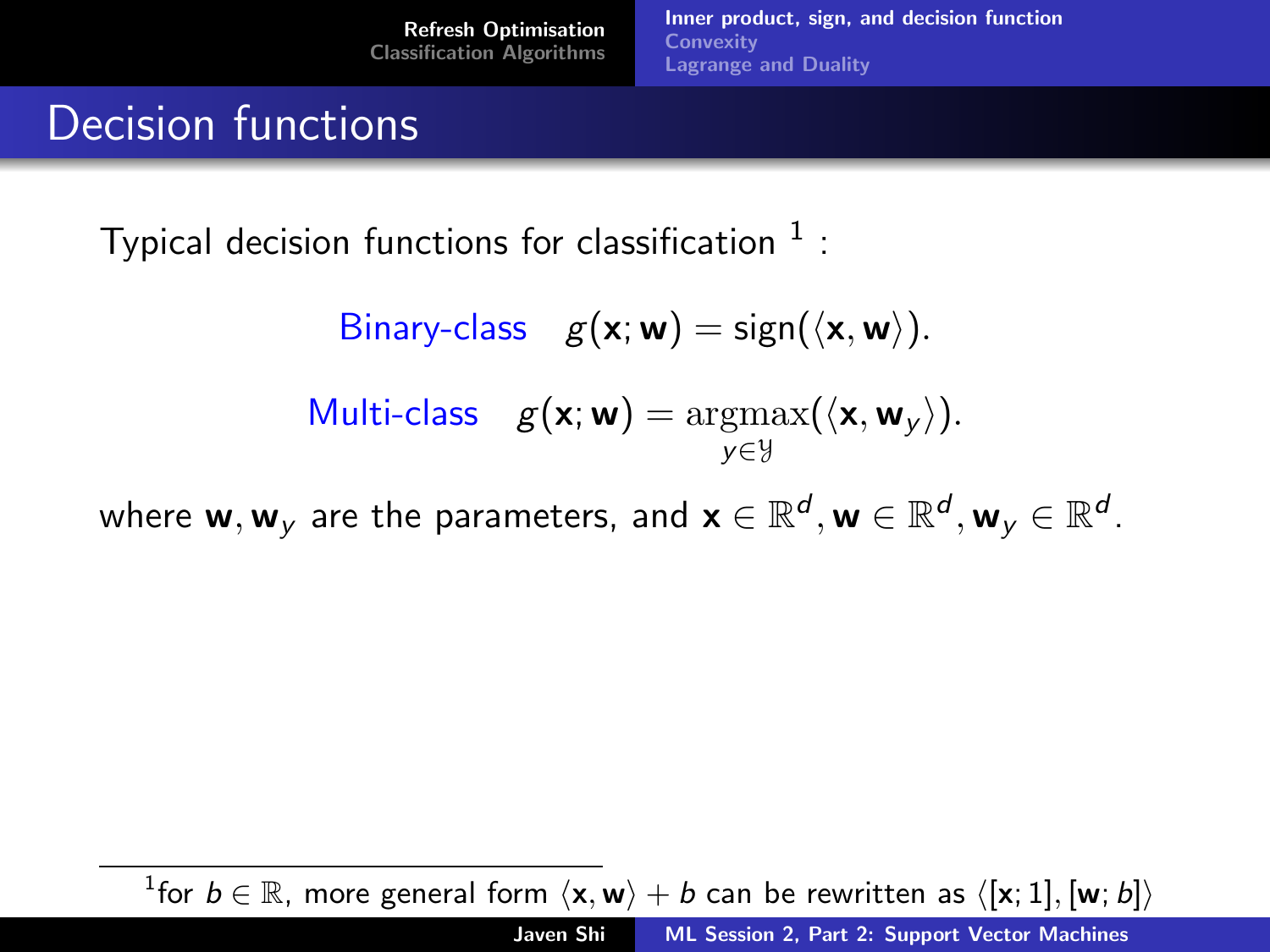[Inner product, sign, and decision function](#page-2-0) **[Convexity](#page-13-0)** [Lagrange and Duality](#page-14-0)

#### Decision functions

Typical decision functions for classification  $^1$  :

Binary-class 
$$
g(\mathbf{x}; \mathbf{w}) = \text{sign}(\langle \mathbf{x}, \mathbf{w} \rangle)
$$
.  
Multi-class  $g(\mathbf{x}; \mathbf{w}) = \underset{\mathbf{y} \in \mathcal{Y}}{\text{argmax}}(\langle \mathbf{x}, \mathbf{w}_{\mathbf{y}} \rangle)$ .

where  ${\sf w},{\sf w}_y$  are the parameters, and  ${\sf x}\in\mathbb{R}^d,{\sf w}\in\mathbb{R}^d,{\sf w}_y\in\mathbb{R}^d$ . Example 1:  $x = [1; 3.5]$ ,  $w = [2; -1]$ .  $g(x; w) = ?$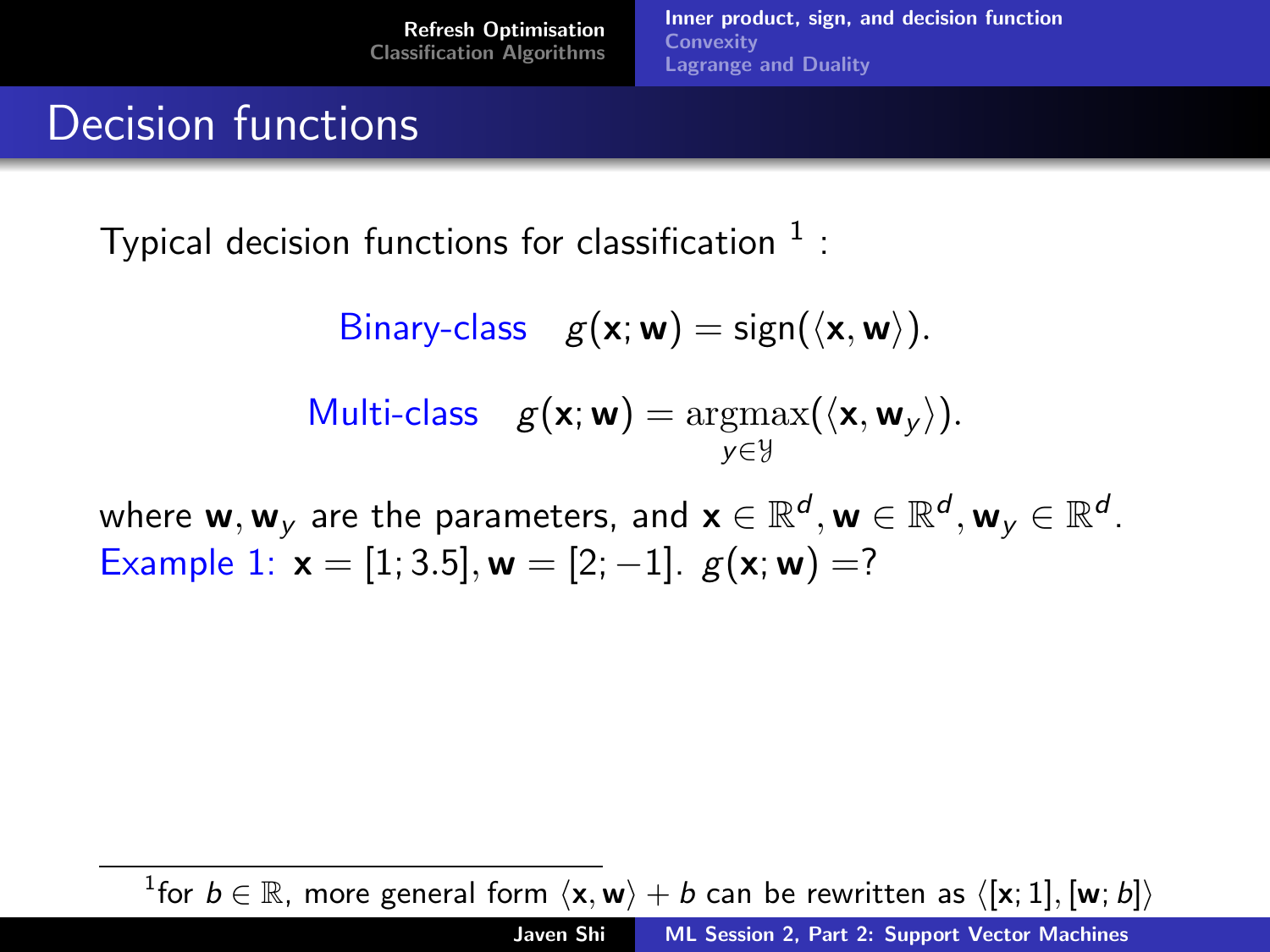[Inner product, sign, and decision function](#page-2-0) **[Convexity](#page-13-0)** [Lagrange and Duality](#page-14-0)

### Decision functions

Typical decision functions for classification  $^1$  :

Binary-class 
$$
g(\mathbf{x}; \mathbf{w}) = \text{sign}(\langle \mathbf{x}, \mathbf{w} \rangle)
$$
.  
Multi-class  $g(\mathbf{x}; \mathbf{w}) = \underset{y \in \mathcal{Y}}{\text{argmax}}(\langle \mathbf{x}, \mathbf{w}_y \rangle)$ .

where  ${\sf w},{\sf w}_y$  are the parameters, and  ${\sf x}\in\mathbb{R}^d,{\sf w}\in\mathbb{R}^d,{\sf w}_y\in\mathbb{R}^d$ . Example 1:  $x = [1; 3.5], w = [2; -1].$   $g(x; w) = ?$  $=$  sign(1  $\times$  2 + 3.5  $\times$  (-1)) = sign(-1.5) = -1.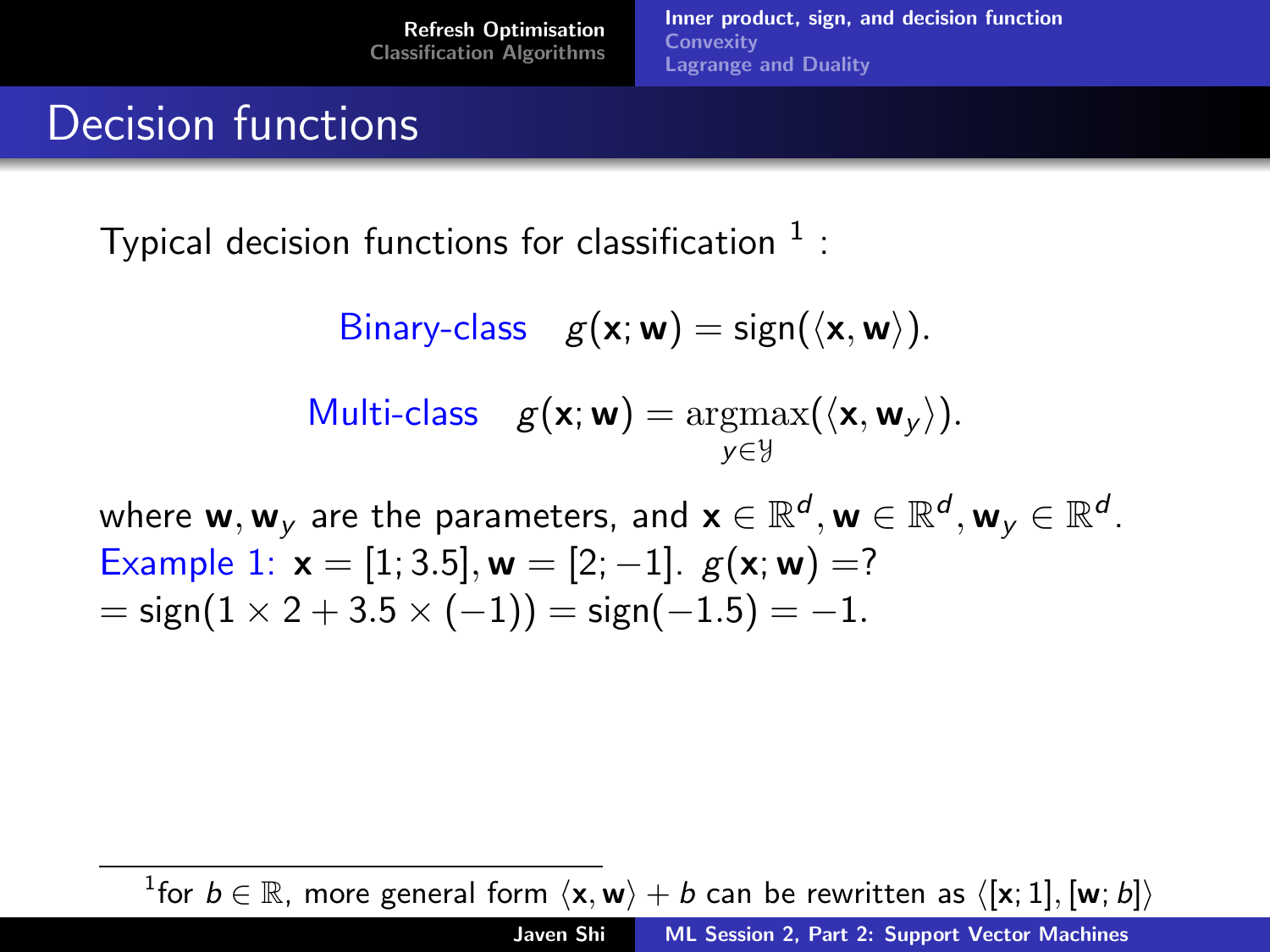[Inner product, sign, and decision function](#page-2-0) **[Convexity](#page-13-0)** [Lagrange and Duality](#page-14-0)

#### Decision functions

Typical decision functions for classification  $^1$  :

Binary-class 
$$
g(\mathbf{x}; \mathbf{w}) = \text{sign}(\langle \mathbf{x}, \mathbf{w} \rangle)
$$
.  
Multi-class  $g(\mathbf{x}; \mathbf{w}) = \underset{\mathbf{y} \in \mathcal{Y}}{\text{argmax}}(\langle \mathbf{x}, \mathbf{w}_{\mathbf{y}} \rangle)$ .

where  ${\sf w},{\sf w}_y$  are the parameters, and  ${\sf x}\in\mathbb{R}^d,{\sf w}\in\mathbb{R}^d,{\sf w}_y\in\mathbb{R}^d$ . Example 1:  $x = [1, 3.5]$ ,  $w = [2, -1]$ .  $g(x; w) =$ ?  $=$  sign(1  $\times$  2 + 3.5  $\times$  (-1)) = sign(-1.5) = -1. Example 2:  $\mathbf{x} = [1; 3.5], \mathbf{w}_1 = [2; -1], \mathbf{w}_2 = [1; 2], \mathbf{w}_3 = [3; 2], \mathbf{v} = 1, 2, 3.$  $g(\mathbf{x}; \mathbf{w}) = ?$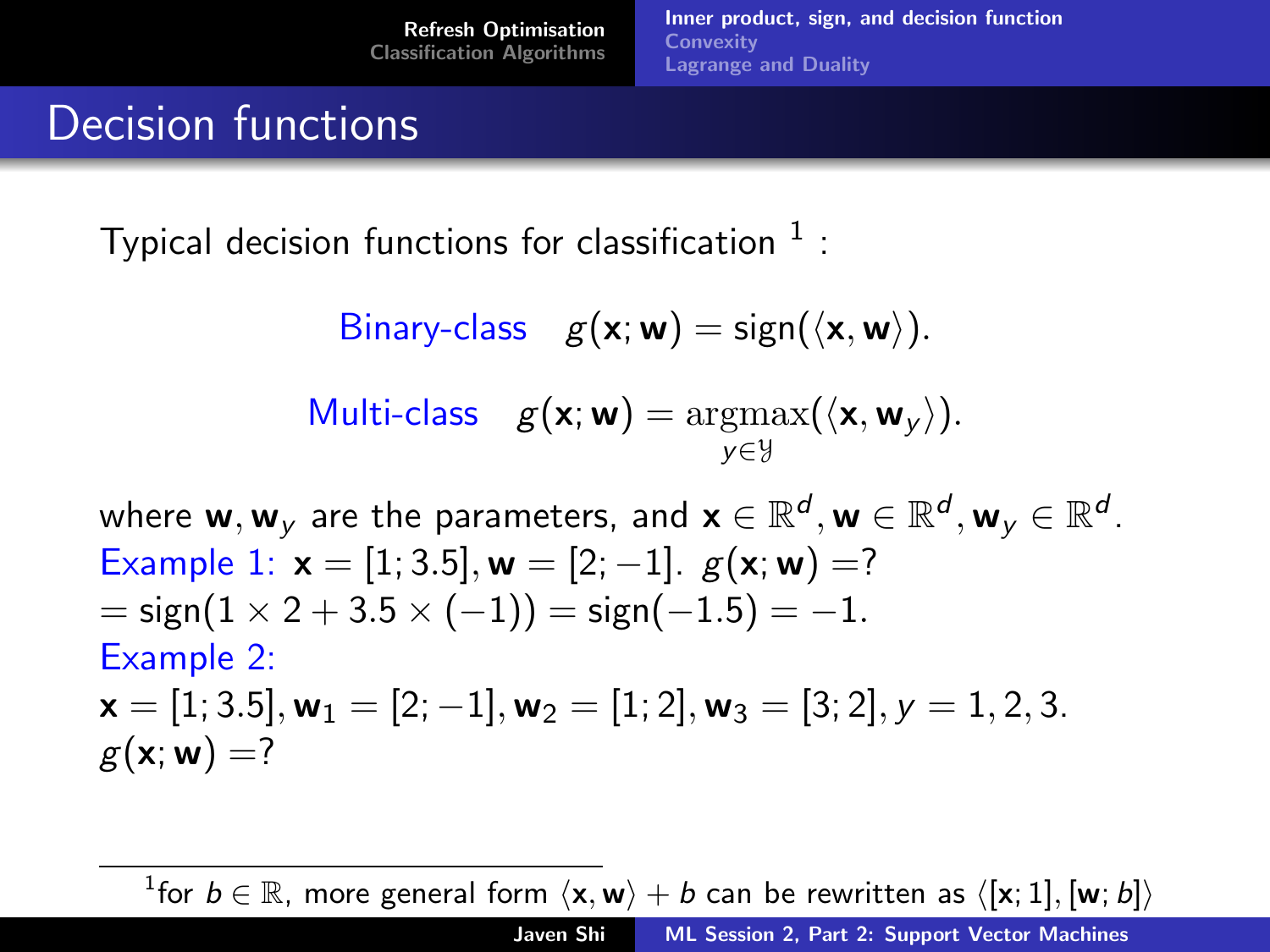[Inner product, sign, and decision function](#page-2-0) **[Convexity](#page-13-0)** [Lagrange and Duality](#page-14-0)

### Decision functions

Typical decision functions for classification  $^1$  :

Binary-class 
$$
g(\mathbf{x}; \mathbf{w}) = \text{sign}(\langle \mathbf{x}, \mathbf{w} \rangle)
$$
.  
Multi-class  $g(\mathbf{x}; \mathbf{w}) = \underset{\mathbf{y} \in \mathcal{Y}}{\text{argmax}}(\langle \mathbf{x}, \mathbf{w}_{\mathbf{y}} \rangle)$ .

where  ${\sf w},{\sf w}_y$  are the parameters, and  ${\sf x}\in\mathbb{R}^d,{\sf w}\in\mathbb{R}^d,{\sf w}_y\in\mathbb{R}^d$ . Example 1:  $x = [1, 3.5]$ ,  $w = [2, -1]$ .  $g(x; w) =$ ?  $=$  sign(1  $\times$  2 + 3.5  $\times$  (-1)) = sign(-1.5) = -1. Example 2:  $\mathbf{x} = [1; 3.5], \mathbf{w}_1 = [2; -1], \mathbf{w}_2 = [1; 2], \mathbf{w}_3 = [3; 2], \mathbf{v} = 1, 2, 3.$  $g(\mathbf{x}; \mathbf{w}) = ? \langle \mathbf{x}, \mathbf{w}_1 \rangle = -1.5, \langle \mathbf{x}, \mathbf{w}_2 \rangle = 8, \langle \mathbf{x}, \mathbf{w}_3 \rangle = 10.$  Thus  $g(\mathsf{x}; \mathsf{w}) = \mathrm{argmax}_{\mathsf{y} \in \{1,2,3\}} \left\langle \mathsf{x}, \mathsf{w}_{\mathsf{y}} \right\rangle = 3.$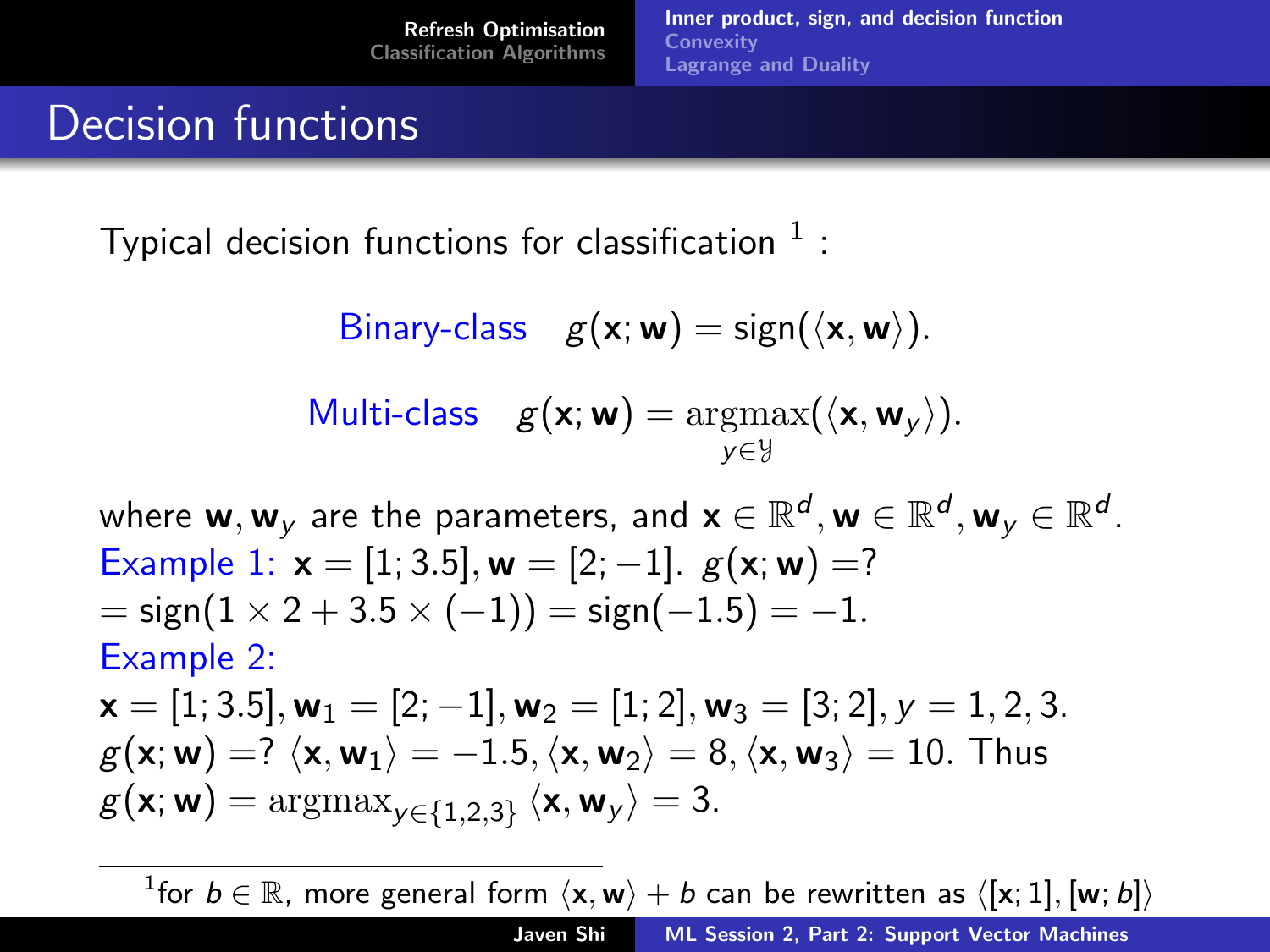[Inner product, sign, and decision function](#page-2-0) **[Convexity](#page-13-0)** [Lagrange and Duality](#page-14-0)

<span id="page-13-0"></span>

- Convexity for a function
- Convexity for a set

Illustrate using the whiteboard or the document camera.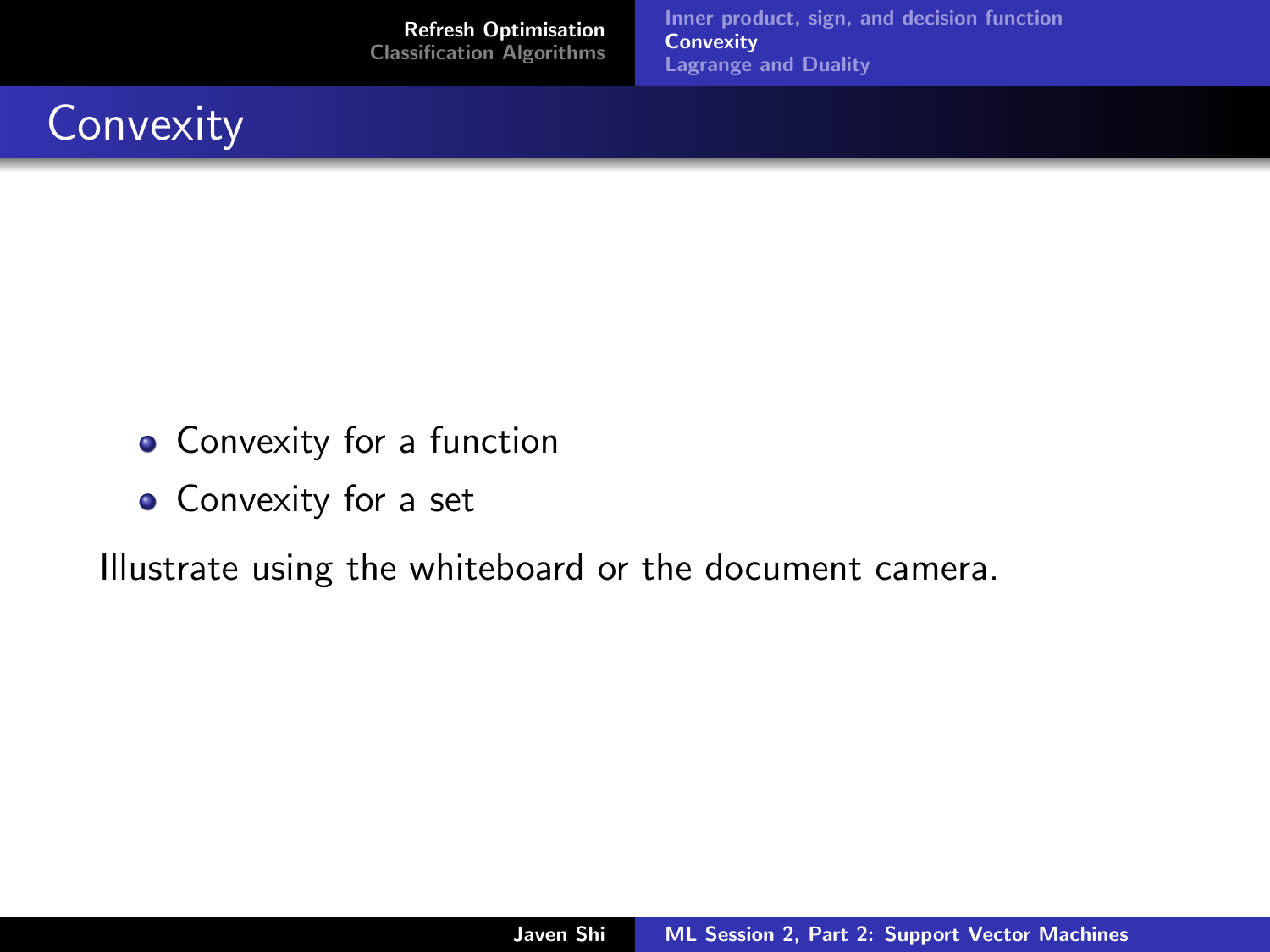## <span id="page-14-0"></span>Lagrange multipliers and function

To solve a convex minimisation problem,

$$
\min_{\mathbf{x}} f_0(\mathbf{x})
$$
  
s.t.  $f_i(\mathbf{x}) \le 0, i = 1, \dots, m,$  (Primal)

where  $f_0$  is convex, and the feasible set (let's call it A) is convex (equivalent to all  $f_0, f_i$  are convex). **x** are called primal variables. Lagrange function:

$$
L(\mathbf{x},\alpha)=f_0(\mathbf{x})+\sum_{i=1}^m \alpha_i f_i(\mathbf{x}),
$$

where  $\alpha_i \geq 0$  are called Lagrange multipliers also known as (a.k.a) dual variables.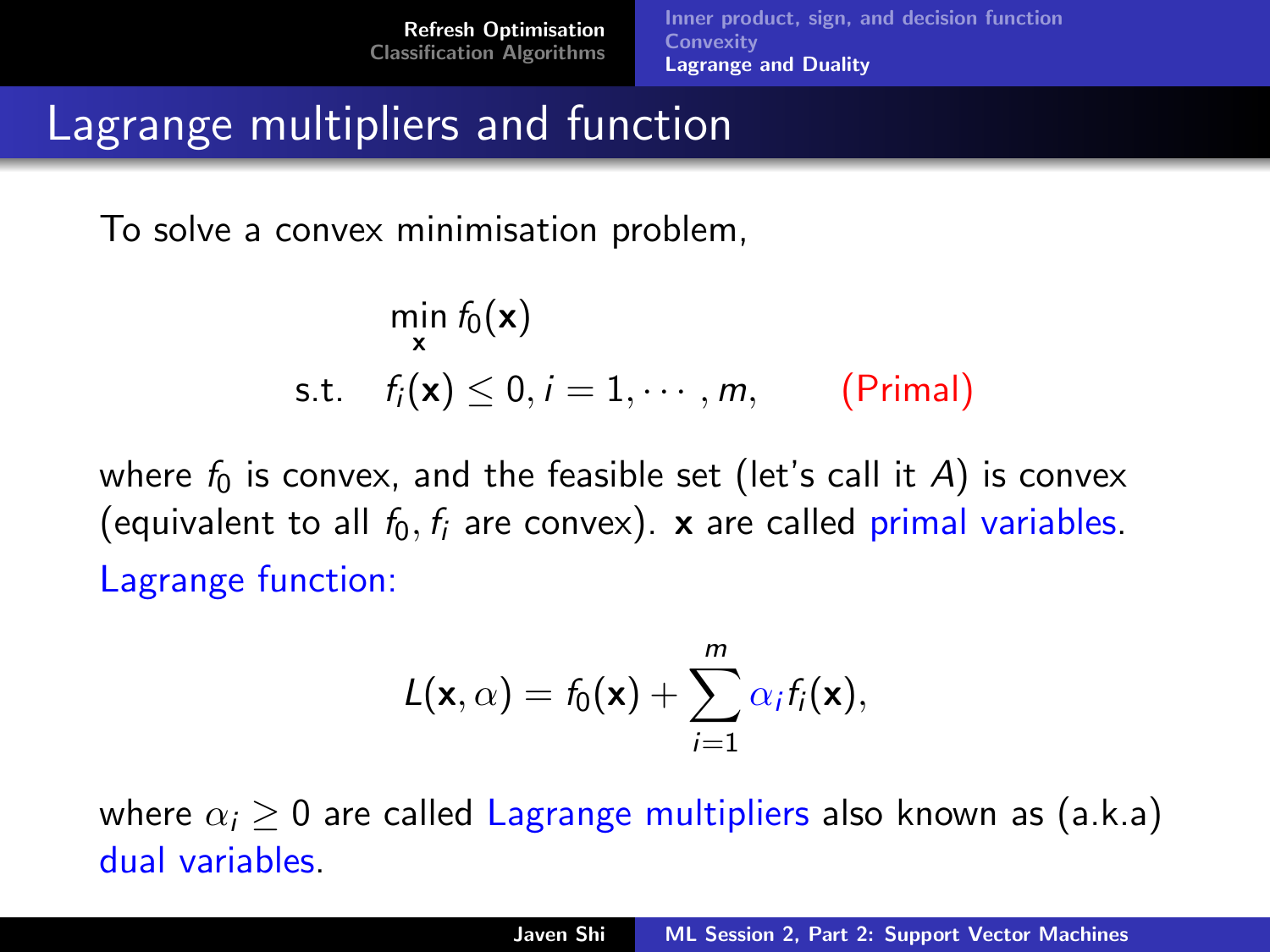[Refresh Optimisation](#page-2-0) [Classification Algorithms](#page-19-0) [Inner product, sign, and decision function](#page-2-0) **[Convexity](#page-13-0)** [Lagrange and Duality](#page-14-0)

#### Dual problem

 $L(\mathbf{x}, \alpha)$  produces the primal objective:

$$
f_0(\mathbf{x}) = \max_{\alpha \geq 0} L(\mathbf{x}, \alpha).
$$

 $L(\mathbf{x}, \alpha)$  produces the dual objective:

$$
D(\alpha) = \min_{\mathbf{x} \in A} L(\mathbf{x}, \alpha).
$$

The following problem is called the (Lagrangian) dual problem,

$$
\max_{\alpha} D(\alpha)
$$
  
s.t.  $\alpha_i \ge 0, i = 1, \dots, m.$  (Dual)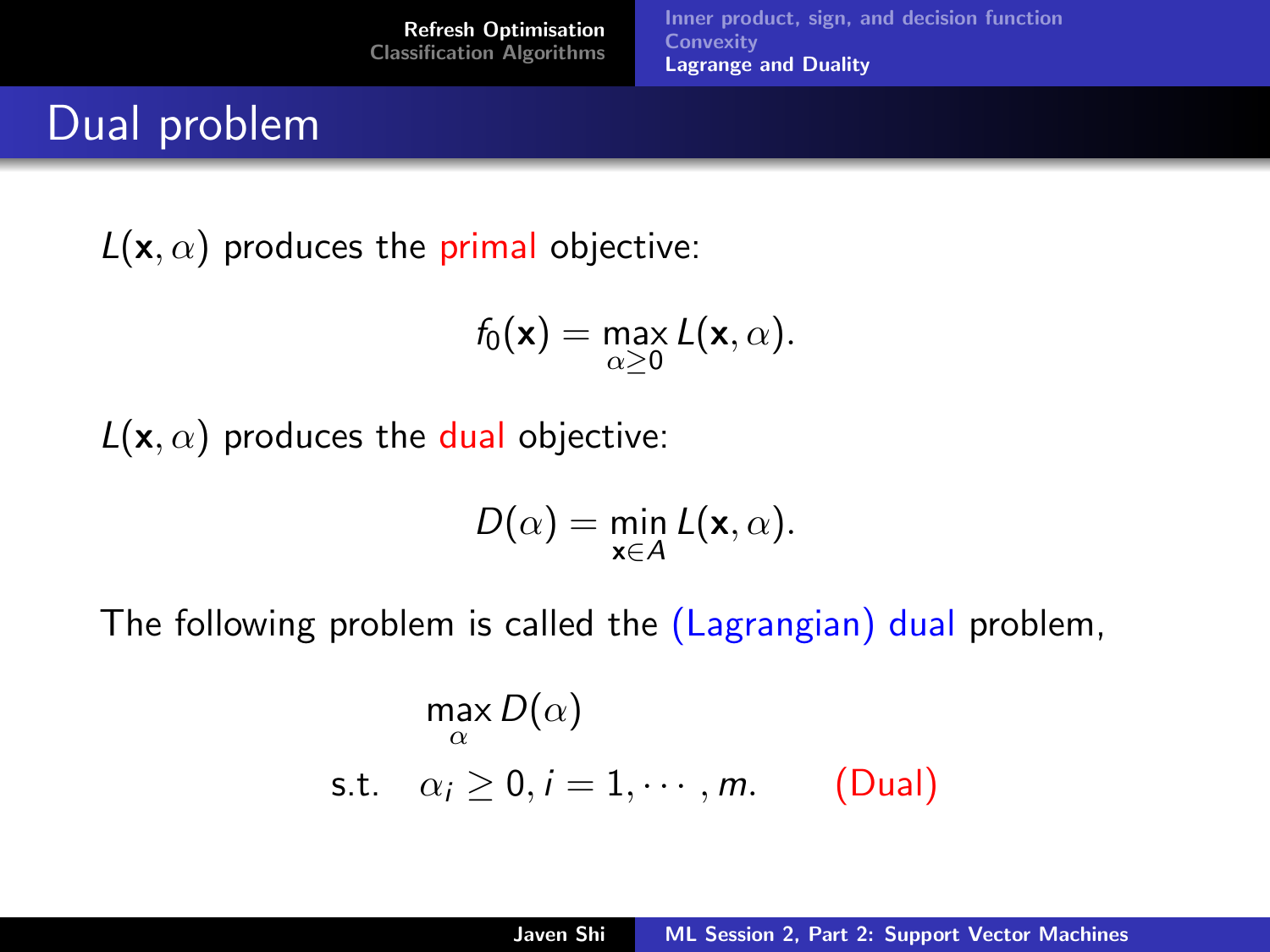# Primal and Dual relation

In general:

$$
\min_{\mathbf{x}\in A} f_0(\mathbf{x}) = \min_{\mathbf{x}\in A} (\max_{\alpha\geq 0} L(\mathbf{x}, \alpha)) \geq \max_{\alpha\geq 0} (\min_{\mathbf{x}\in A} L(\mathbf{x}, \alpha)) = \max_{\alpha\geq 0} D(\alpha).
$$

Since  $L(\mathbf{x}, \alpha)$  is convex w.r.t. **x**, and concave w.r.t.  $\alpha$ , we have

$$
\min_{\mathbf{x}\in A} f_0(\mathbf{x}) = \min_{\mathbf{x}\in A} (\max_{\alpha\geq 0} L(\mathbf{x}, \alpha)) = \max_{\alpha\geq 0} (\min_{\mathbf{x}\in A} L(\mathbf{x}, \alpha)) = \max_{\alpha\geq 0} D(\alpha).
$$

To solve the primal min<sub>x∈A</sub>  $f_0(x)$ , one can solve the dual max $_{\alpha>0}$  D( $\alpha$ ).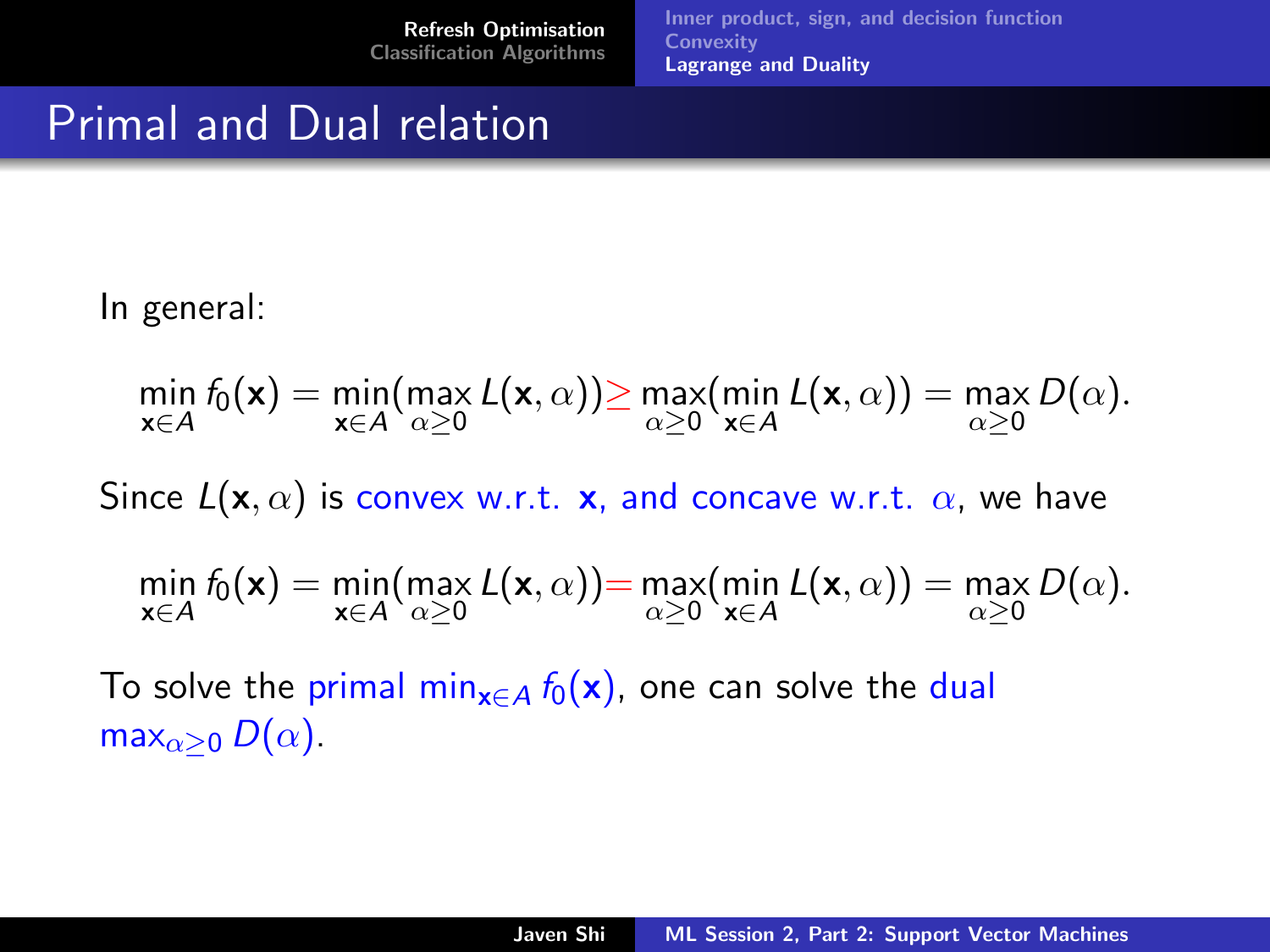

The following always holds  $D(\alpha) \le f_0(\mathbf{x}), \ \forall \mathbf{x}, \alpha$  (so called weak duality)

Sometimes (not always) below holds  $max_{\alpha} D(\alpha) = min_{\mathbf{x}} f_0(\mathbf{x})$  (so called strong duality) Strong duality holds for SVM.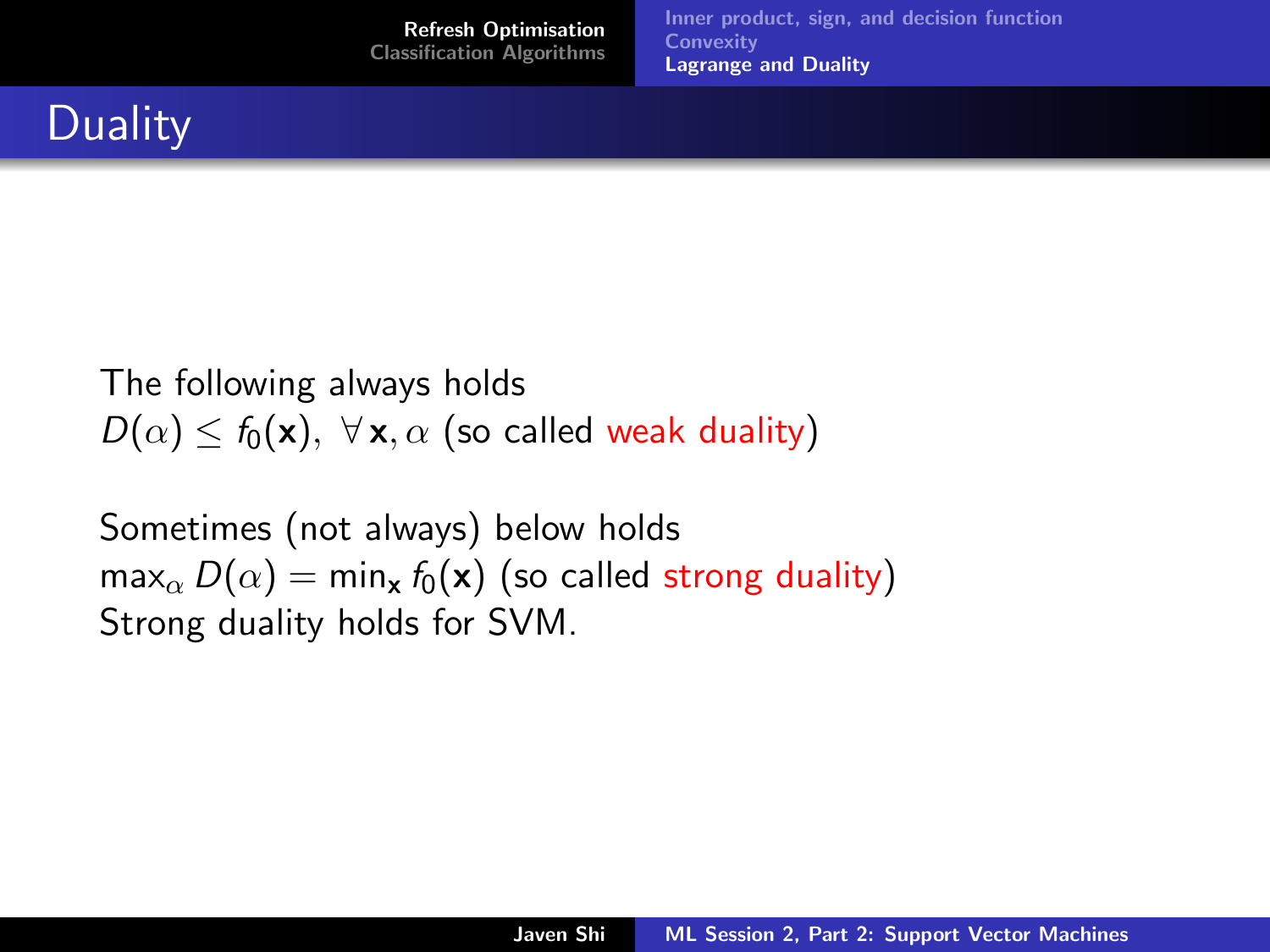# How to do it?

Given a problem, how to get its dual form?

- **1** transform the problem to a standard form
- **2** write down the Lagrange function
- **3** use optimality conditions to get equations
	- 1st order condition
	- complementarity conditions
- <sup>4</sup> remove the primal variables.

Examples.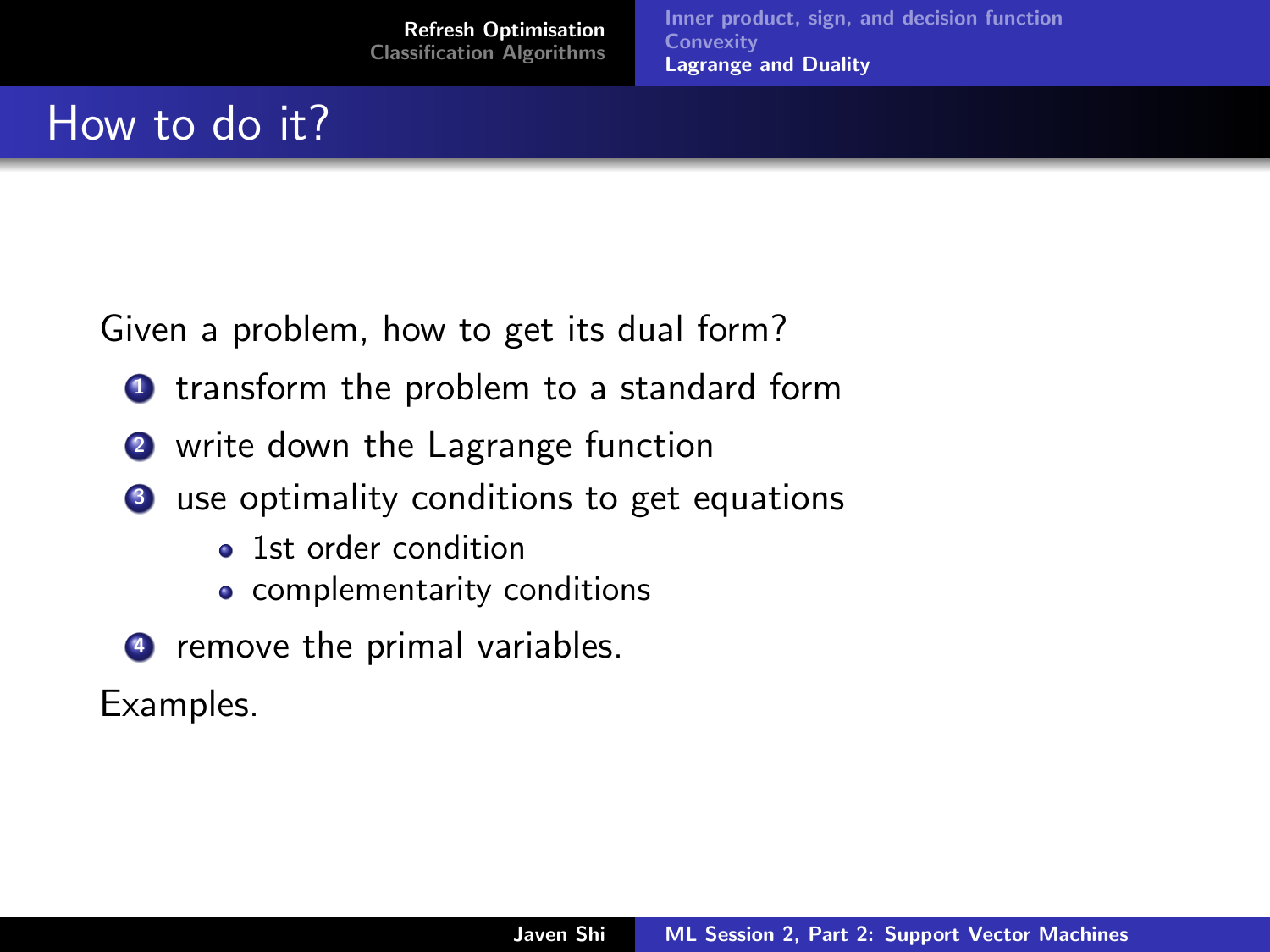## <span id="page-19-0"></span>Perceptron Algorithm

Assume  $g(\mathsf{x};\mathsf{w}) = \mathsf{sign}(\langle \mathsf{x}, \mathsf{w} \rangle)$ , where  $\mathsf{x}, \mathsf{w} \in \mathbb{R}^d$ ,  $\mathsf{y} \in \{-1,1\}.$ 

**Input:** training data 
$$
\{(\mathbf{x}_i, y_i)\}_{i=1}^n
$$
, step size  $\eta$ ,  $\#$ iter  $\top$   
Initialise  $w_1 = \mathbf{0}$   
for  $t = 1$  to  $\top$  do

$$
\mathbf{w}_{t+1} = \mathbf{w}_t + \eta \sum_{i=1}^n (y_i \mathbf{x}_i \mathbf{1}_{\{y_i \langle \mathbf{x}_i, \mathbf{w}_t \rangle < 0\}})
$$
(1)

end for Output:  $w^* = w_T$ 

The class of  $x$  is predicted via

<span id="page-19-1"></span>
$$
y^* = \text{sign}(\langle \mathbf{x}, \mathbf{w}^* \rangle)
$$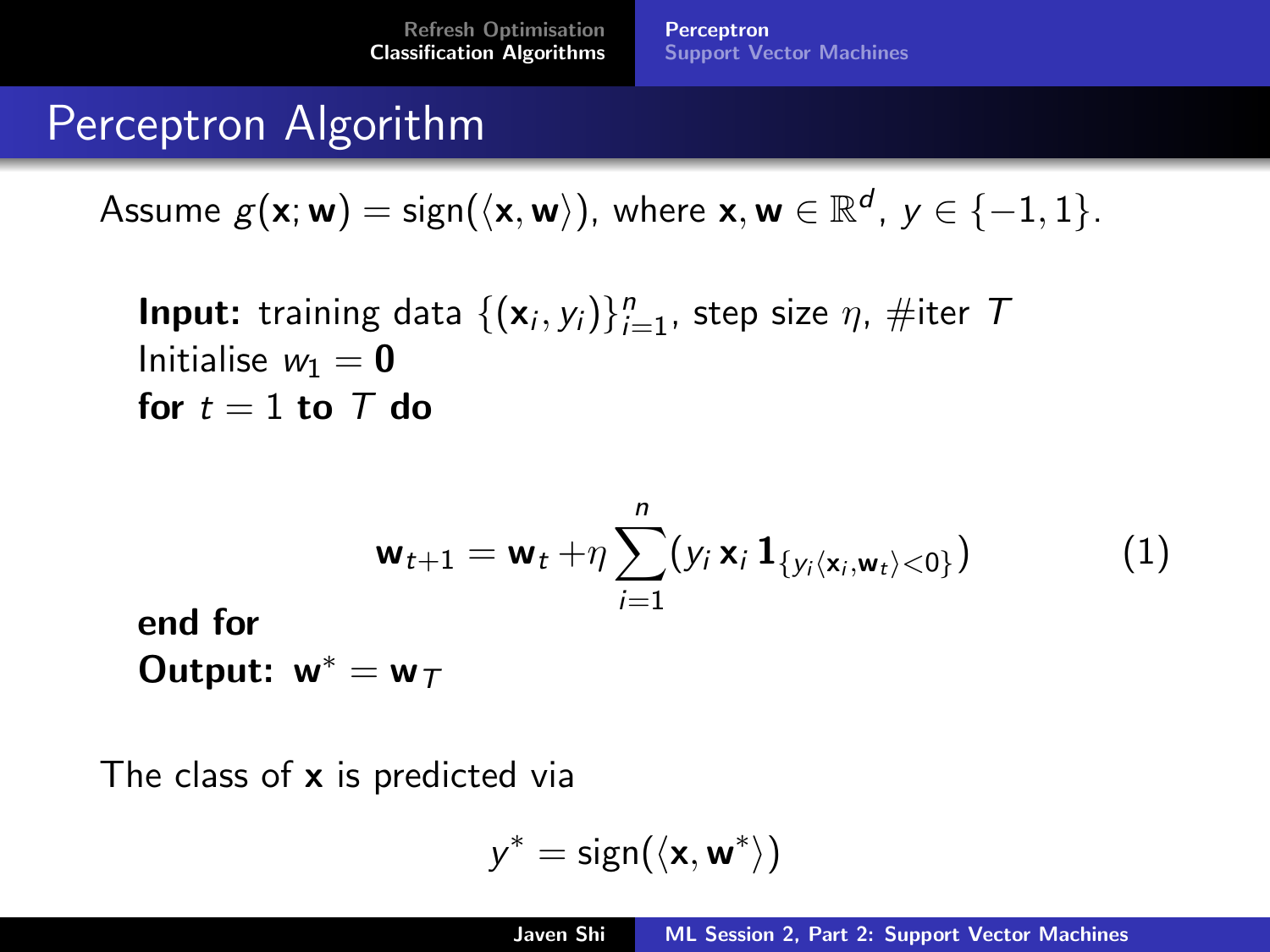**[Perceptron](#page-19-0)** [Support Vector Machines](#page-21-0)

## View it in ERM

$$
\min_{\mathbf{w}, \xi} \frac{1}{n} \sum_{i=1}^{n} \xi_i, \quad \text{s.t.} \quad y_i \langle \mathbf{x}_i, \mathbf{w} \rangle \ge -\xi_i, \xi_i \ge 0
$$

whose unconstrained form is

$$
\min_{\mathbf{w}} \frac{1}{n} \sum_{i=1}^{n} \max\{0, -y_i \, \langle \mathbf{x}_i, \mathbf{w} \rangle\} \Leftrightarrow \min_{\mathbf{w}} R_n(\mathbf{w}, \ell_{\text{perm}})
$$

with Loss  $\ell_{\text{perm}}(\mathbf{x}, y, \mathbf{w}) = \max\{0, -y\langle \mathbf{x}, \mathbf{w}\rangle\}$  and Empirical Risk  $R_n(\mathbf{w}, \ell_{\text{perm}}) = \frac{1}{n} \sum_{i=1}^n \ell_{\text{perm}}(\mathbf{x}_i, y_i, \mathbf{w}).$ 

Sub-gradient 
$$
\frac{\partial R_n(\mathbf{w}, \ell_{\text{perm}})}{\partial \mathbf{w}} = -\frac{1}{n} \sum_{i=1}^n (y_i \mathbf{x}_i \mathbf{1}_{\{y_i(\langle \mathbf{x}_i, \mathbf{w}_t \rangle) < 0\}}).
$$

$$
\mathbf{w}_{t+1} = \mathbf{w}_t - \eta' \frac{\partial R_n(\mathbf{w}, \ell_{\text{perm}})}{\partial \mathbf{w}} = \mathbf{w}_t + \eta' \frac{1}{n} \sum_{i=1}^n (y_i \mathbf{x}_i \mathbf{1}_{\{y_i(\langle \mathbf{x}_i, \mathbf{w}_t \rangle) < 0\}})
$$

Letting  $\eta = \eta' \frac{1}{n}$  recovers the equation [\(1\)](#page-19-1).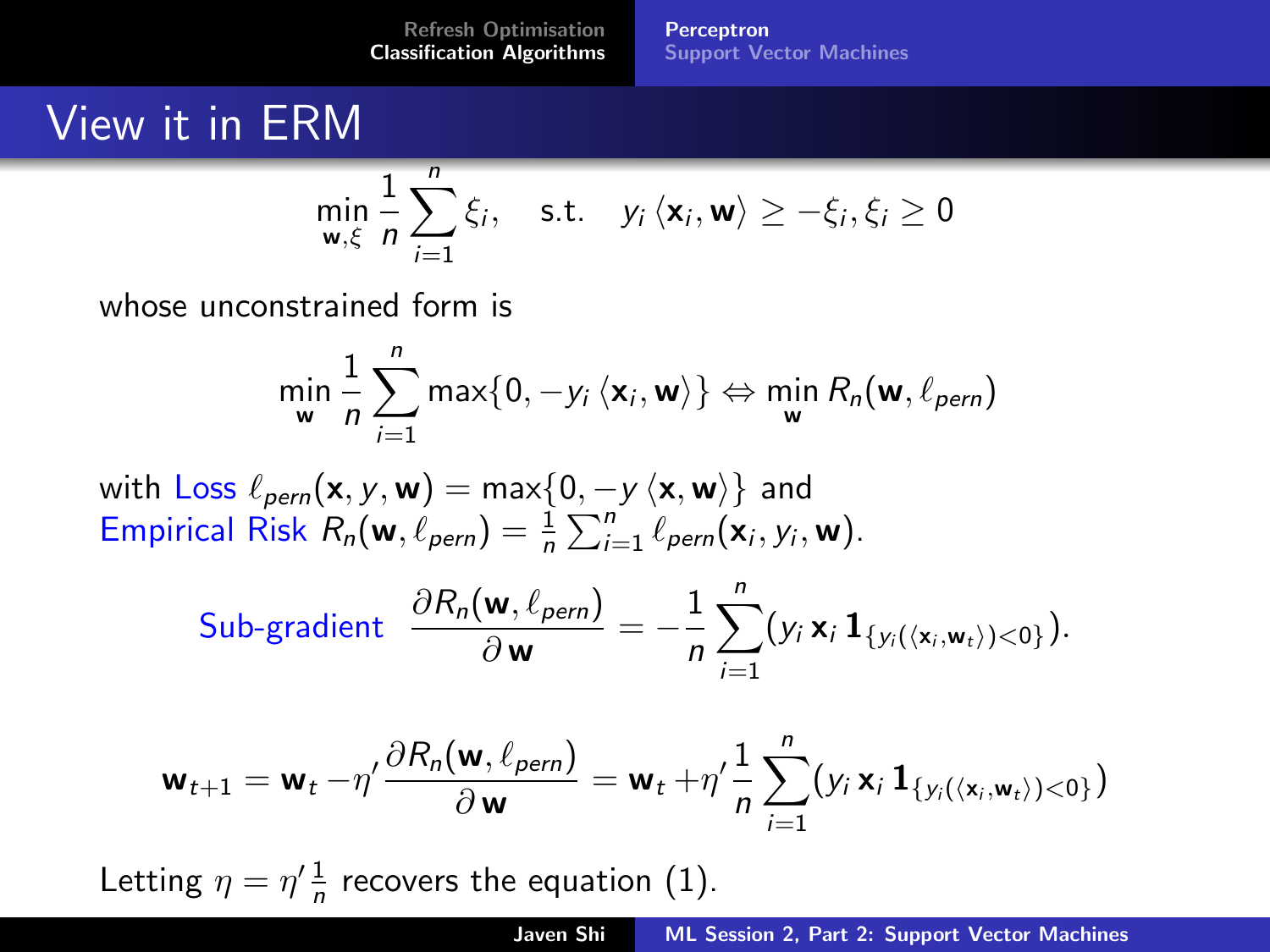[Perceptron](#page-19-0) [Support Vector Machines](#page-21-0)

## <span id="page-21-0"></span>Max Margin



Picture courtesy of wikipedia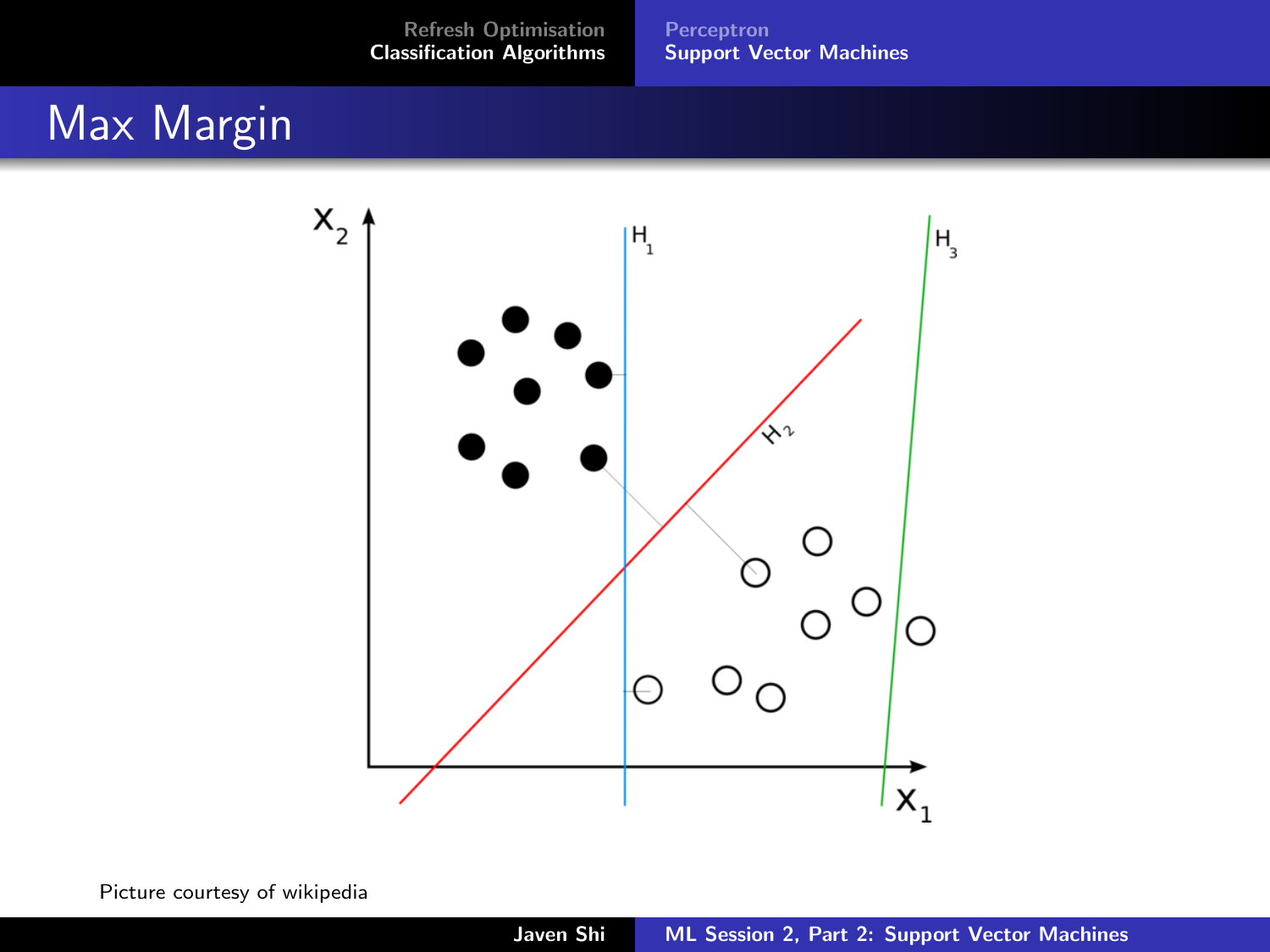[Perceptron](#page-19-0) [Support Vector Machines](#page-21-0)

# Max Margin Formulation

One form of soft margin binary Support Vector Machines (SVMs) (a primal form) is

$$
\min_{\mathbf{w}, b, \gamma, \xi} -\gamma + C \sum_{i=1}^{n} \xi_i
$$
\n
$$
\text{s.t. } y_i(\langle \mathbf{x}_i, \mathbf{w} \rangle + b) \ge \gamma - \xi_i, \xi_i \ge 0, \|\mathbf{w}\|^2 = 1
$$
\n
$$
(2)
$$

For a testing  $x'$ , given the learnt  $w^*$ ,  $b^*$ , the predicted label

$$
y^* = g(\mathbf{x}'; \mathbf{w}^*) = \text{sign}(\langle \mathbf{x}', \mathbf{w}^* \rangle + b^*).
$$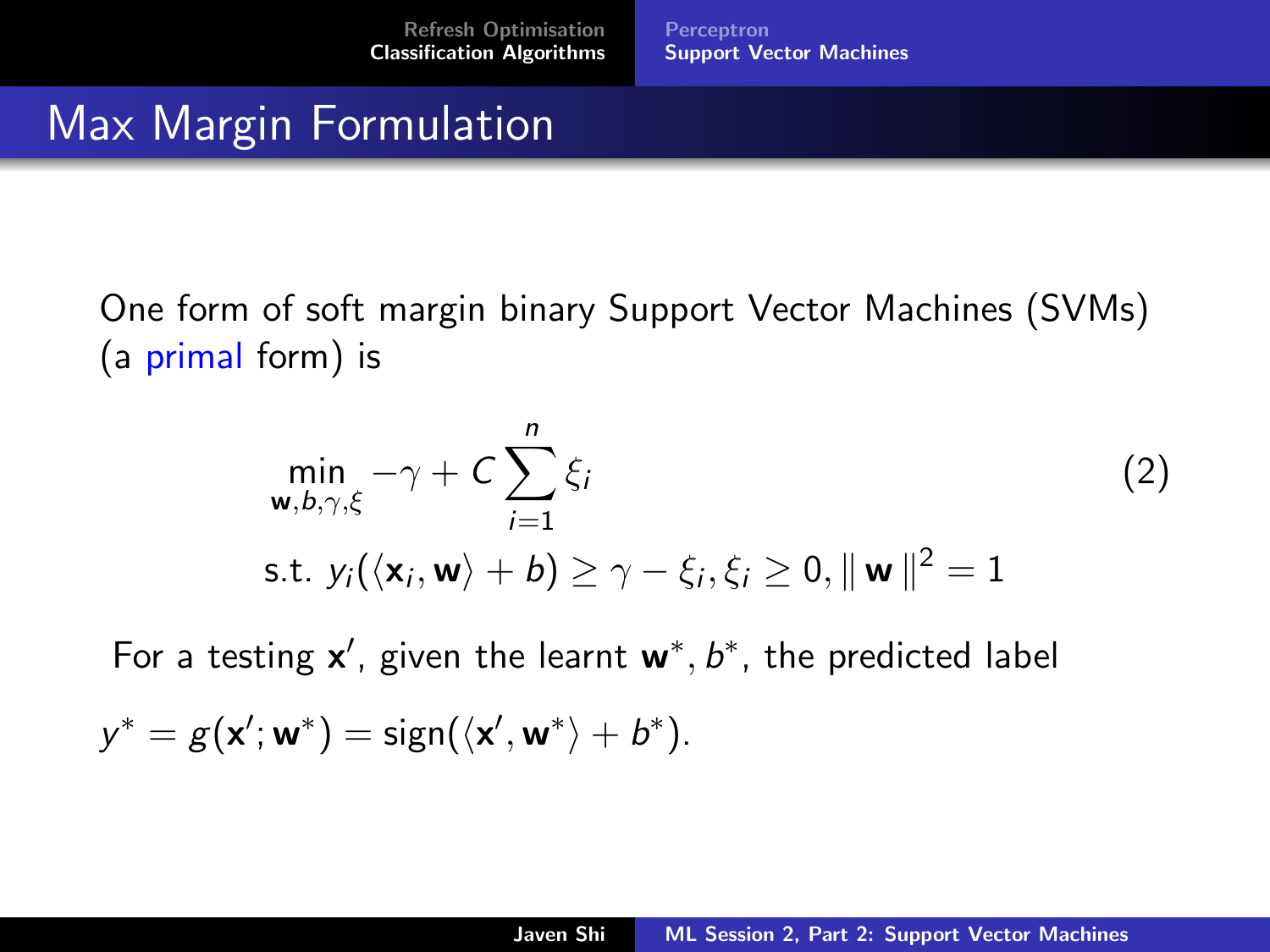# Primal

A more popular version is (still a primal form)

$$
\min_{\mathbf{w},b,\xi} \frac{1}{2} \|\mathbf{w}\|^2 + C \sum_{i=1}^n \xi_i,
$$
  
s.t.  $y_i(\langle \mathbf{x}_i, \mathbf{w} \rangle + b) \ge 1 - \xi_i, \xi_i \ge 0, i = 1, \dots, n,$ 

This is equivalent to the previous form and  $\gamma = 1/\|\mathbf{w}\|$ .

View in in ERM hinge loss  $\ell_H(x, y, w) = \max\{0, 1 - y(\langle x, w \rangle + b)\},\$ and  $\Omega(\boldsymbol{\mathsf{w}}) = \frac{1}{2} \|\boldsymbol{\mathsf{w}}\|^2$  with a proper  $\lambda$ .

It is often solved by using Lagrange multipliers and duality.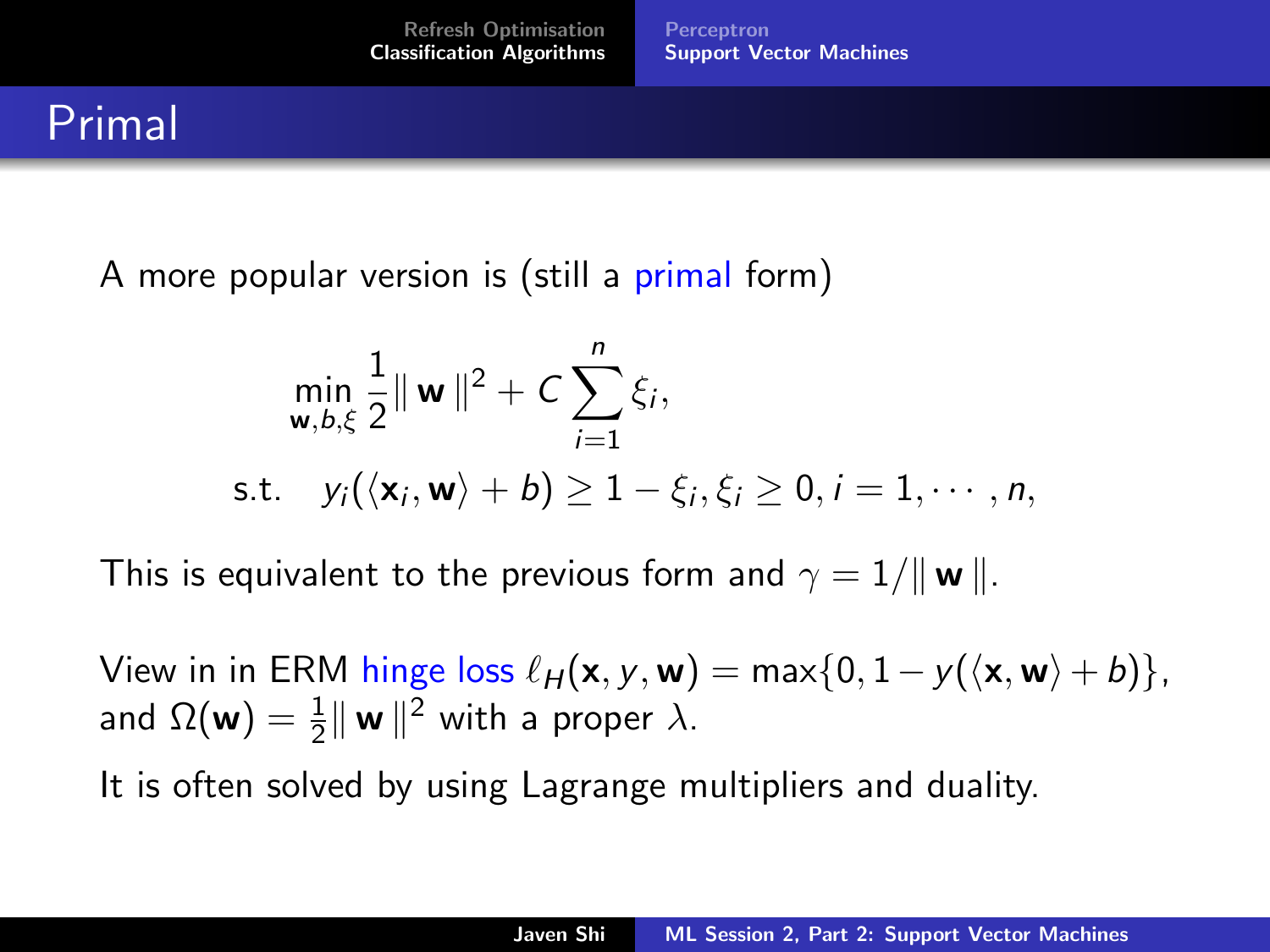[Perceptron](#page-19-0) [Support Vector Machines](#page-21-0)

## Lagrangian function

$$
L(\mathbf{w}, b, \xi, \alpha, \beta) = \frac{1}{2} ||\mathbf{w}||^2 + C \sum_{i=1}^n \xi_i
$$
  
+ 
$$
\sum_{i=1}^n \alpha_i [1 - \xi_i - y_i(\langle \mathbf{x}_i, \mathbf{w} \rangle + b)] + \sum_{i=1}^n \beta_i(-\xi_i)
$$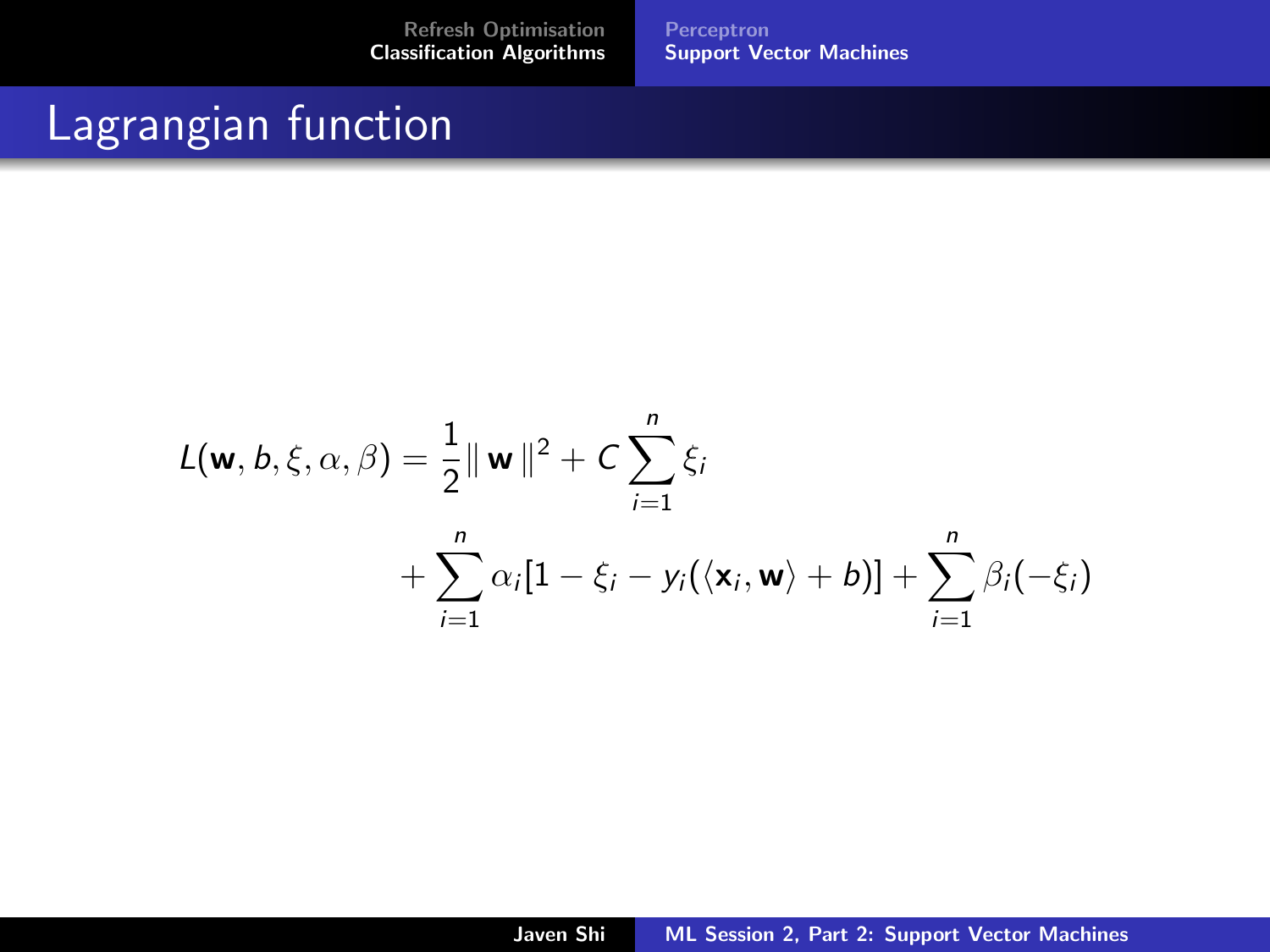[Perceptron](#page-19-0) [Support Vector Machines](#page-21-0)

### Optimise Lagrangian function — 1st order condition

To get inf<sub>w,b,ξ</sub>{ $L(w, b, \xi, \alpha, \beta)$ }, by 1st order condition

<span id="page-25-2"></span>
$$
\frac{\partial L(\mathbf{w}, b, \xi, \alpha, \beta)}{\partial \mathbf{w}} = 0 \Rightarrow \mathbf{w}^* - \sum_{i=1}^n \alpha_i y_i \mathbf{x}_i = 0 \tag{3}
$$

<span id="page-25-0"></span>
$$
\frac{\partial L(\mathbf{w}, b, \xi, \alpha, \beta)}{\partial \xi_i} = 0 \Rightarrow C - \alpha_i - \beta_i = 0 \tag{4}
$$

<span id="page-25-1"></span>
$$
\frac{\partial L(\mathbf{w}, b, \xi, \alpha, \beta)}{\partial b} = 0 \Rightarrow \sum_{i=1}^{n} \alpha_i y_i = 0
$$
 (5)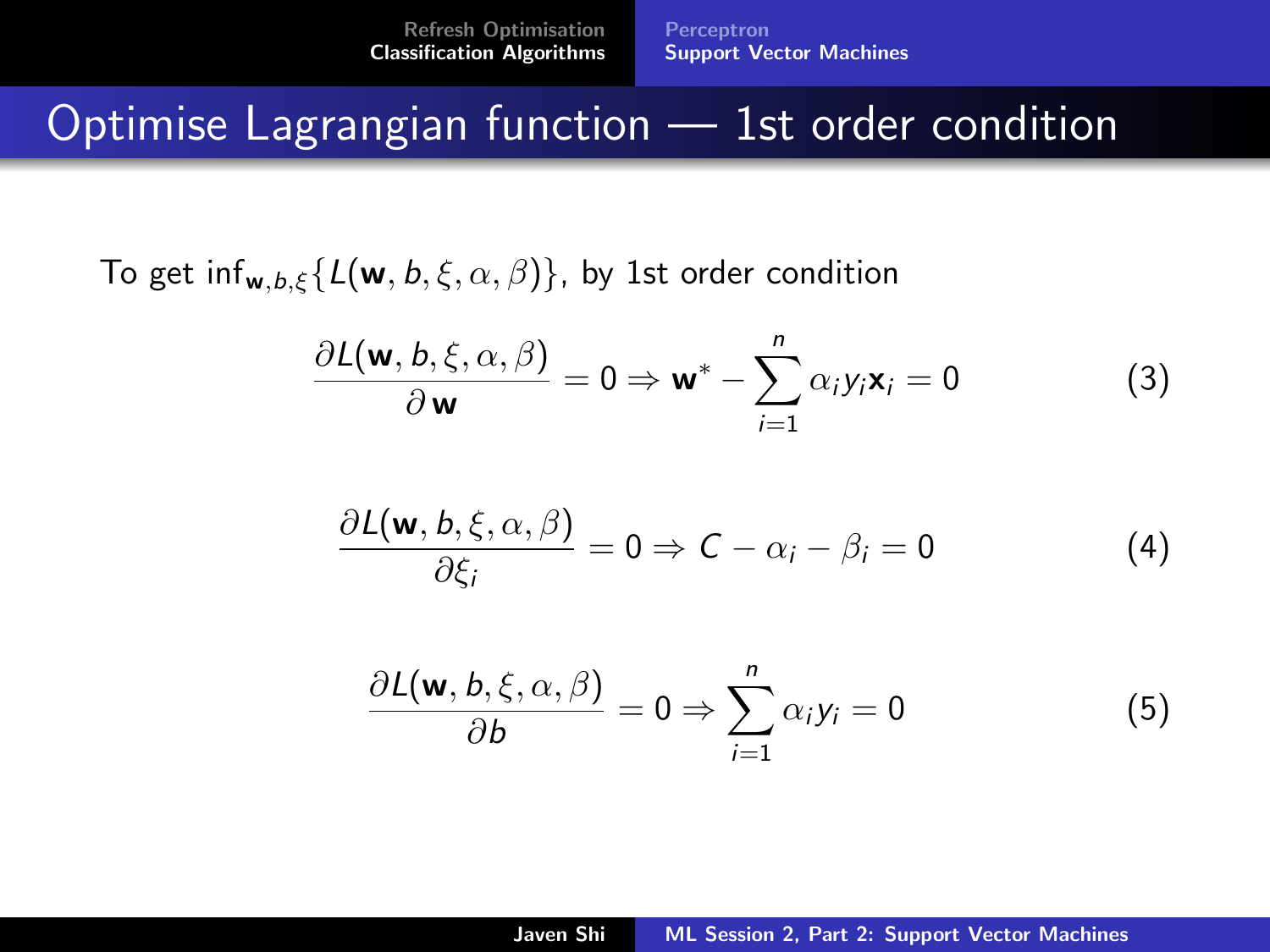[Perceptron](#page-19-0) [Support Vector Machines](#page-21-0)

# Optimise Lagrangian function — Complementarity conditions

Complementarity conditions

<span id="page-26-1"></span><span id="page-26-0"></span>
$$
\alpha_i[1-\xi_i-y_i(\langle \mathbf{x}_i, \mathbf{w}\rangle + b)] = 0, \forall i
$$
\n
$$
\beta_i\xi_i = 0, \forall i
$$
\n(6)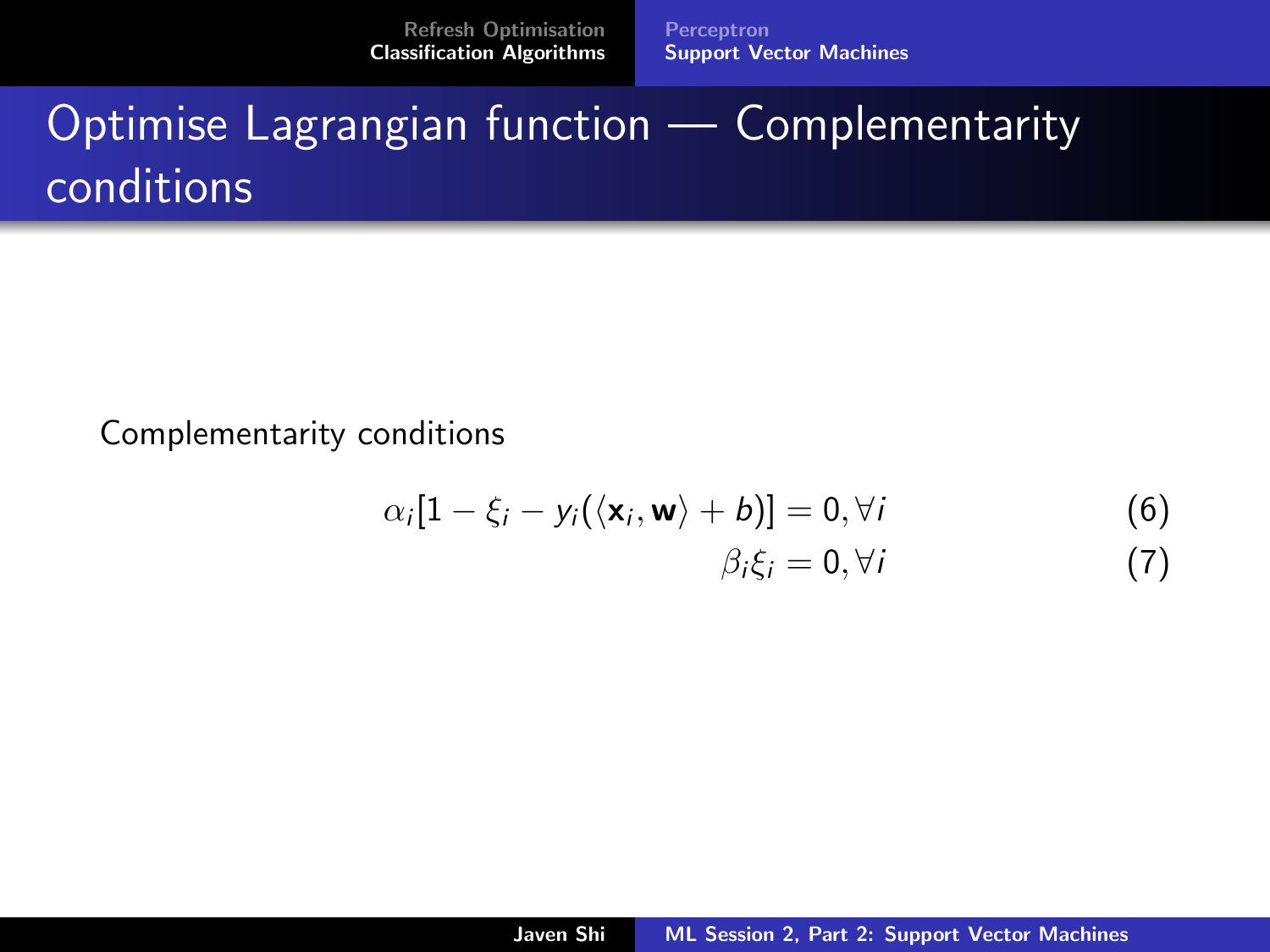[Perceptron](#page-19-0) [Support Vector Machines](#page-21-0)

## Dual

$$
L(\mathbf{w}^*, b^*, \xi^*, \alpha, \beta)
$$
  
=  $\frac{1}{2} \langle \mathbf{w}^*, \mathbf{w}^* \rangle + \sum_{i=1}^n \alpha_i - \sum_{i=1}^n \alpha_i y_i \langle \mathbf{x}_i, \mathbf{w}^* \rangle$   
+  $\sum_{i=1}^n \xi_i^* (C - \alpha_i - \beta_i) + b(\sum_{i=1}^n \alpha_i y_i)$   
=  $\frac{1}{2} \langle \mathbf{w}^*, \mathbf{w}^* \rangle + \sum_{i=1}^n \alpha_i - \sum_{i=1}^n \alpha_i y_i \langle \mathbf{x}_i, \mathbf{w}^* \rangle$  via eq(4) and eq(5)  
=  $\frac{1}{2} \sum_{i,j} \alpha_i \alpha_j y_i y_j \langle \mathbf{x}_i, \mathbf{x}_j \rangle + \sum_{i=1}^n \alpha_i - \sum_{i,j} \alpha_i \alpha_j y_i y_j \langle \mathbf{x}_i, \mathbf{x}_j \rangle$  via eq(3)  
=  $\sum_{i=1}^n \alpha_i - \frac{1}{2} \sum_{i,j} \alpha_i \alpha_j y_i y_j \langle \mathbf{x}_i, \mathbf{x}_j \rangle$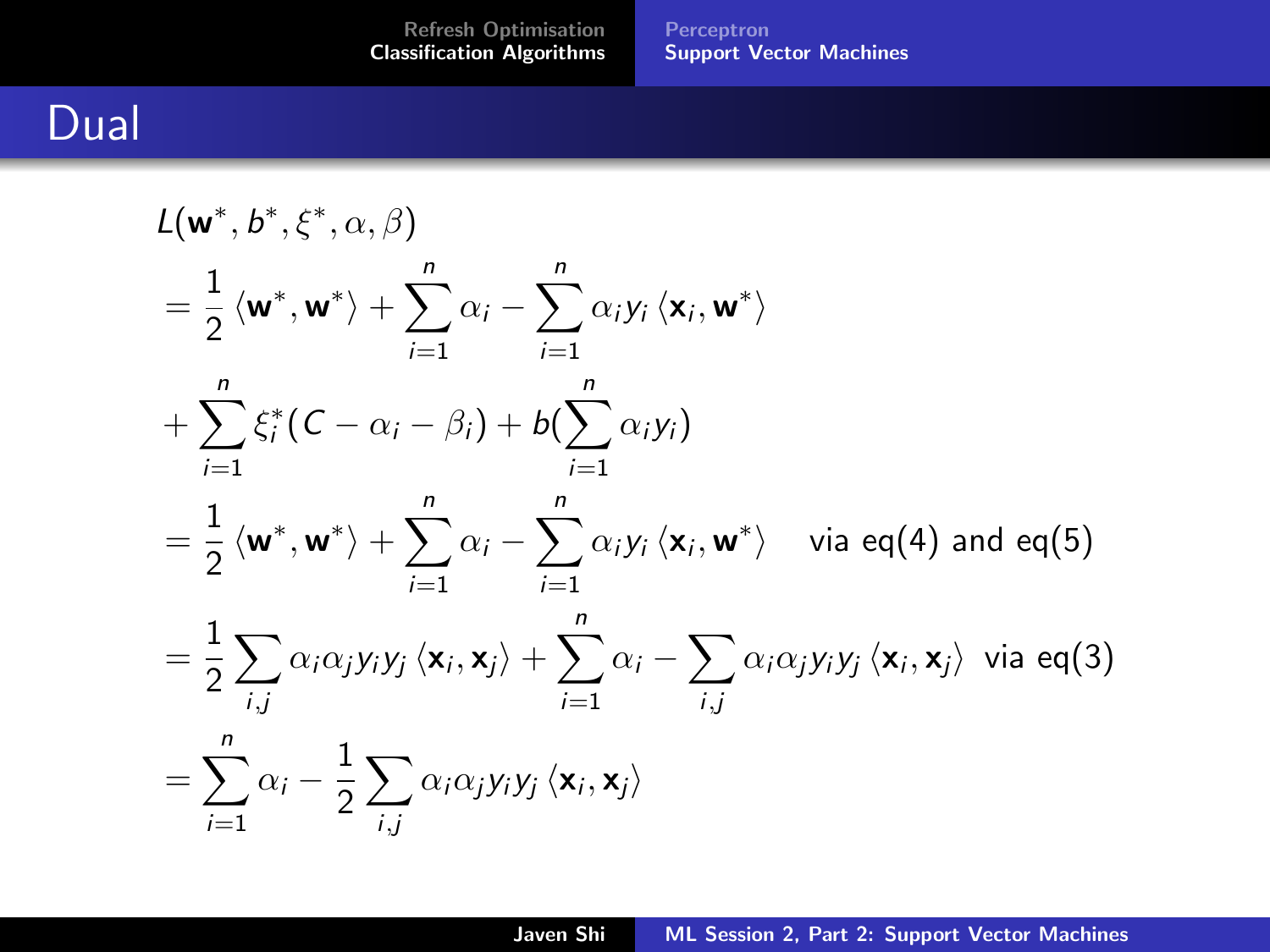$\max_{\alpha} \inf_{\mathbf{w},b,\xi} \{L(\mathbf{w},b,\xi,\alpha,\beta)\}\$ gives the dual form:

$$
\max_{\alpha} \sum_{i=1}^{n} \alpha_i - \frac{1}{2} \sum_{i,j} \alpha_i \alpha_j y_i y_j \langle \mathbf{x}_i, \mathbf{x}_j \rangle
$$
  
s.t.  $0 \le \alpha_i \le C, i = 1, \dots, n$ , (via eq(4))  

$$
\sum_{i=1}^{n} \alpha_i y_i = 0
$$

Let  $\alpha^*$  be the solution.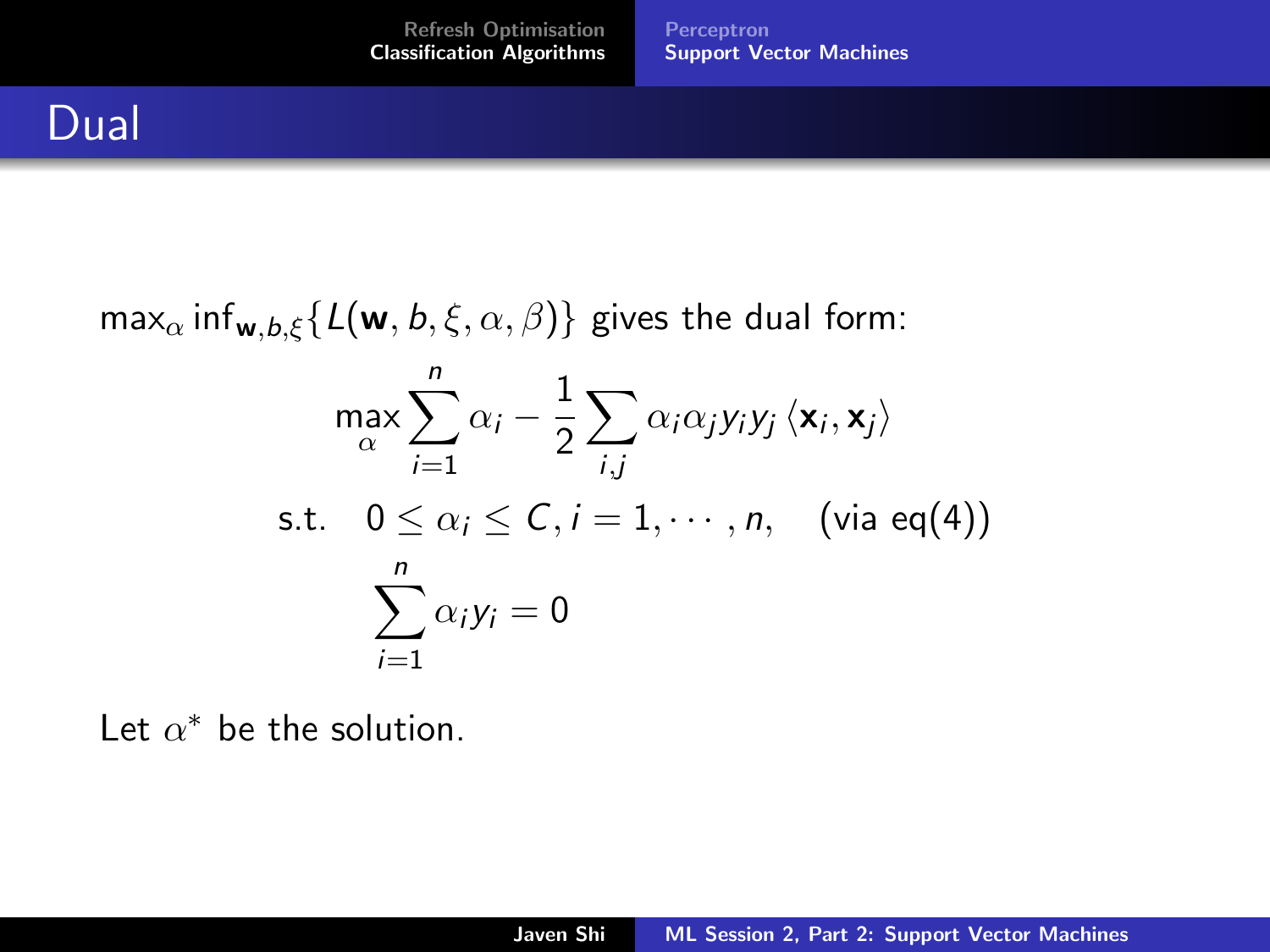#### From dual to primal variables

How to compute  $w^*, b^*$  from  $\alpha^*$ ? Via eq[\(3\)](#page-25-2), we have

$$
\mathbf{w}^* = \sum_{i=1}^n \alpha_i^* y_i \mathbf{x}_i.
$$
 (8)

Via comp condition eq[\(6\)](#page-26-0), we have  $\alpha_i[1-\xi_i-y_i(\langle \mathbf{x}_i,\mathbf{w}\rangle+b)]=0,\forall i.$ When  $\alpha_i > 0$ , we know  $1-\xi_i - y_i(\langle \mathbf{x}_i, \mathbf{w}\rangle + b) = 0.$  It will be great if  $\xi_i = 0$  too. When will it happen?  $\beta_i > 0 \Rightarrow \xi_i = 0$  because of comp condition eq[\(7\)](#page-26-1). Since  $C - \alpha_i - \beta_i = 0$  [\(4\)](#page-25-0),  $\beta_i > 0$  means  $\alpha < C$ . For any  $i$ , s.t.  $0 < \alpha_i < C$ ,  $1 - y_i(\langle \mathbf{x}_i, \mathbf{w}\rangle + b) = 0$ , so (multiple  $y_i$  on both sides, and the fact that  $y_i^2 = 1$ )

$$
b^* = y_i - \langle \mathbf{x}_i, \mathbf{w}^* \rangle \tag{9}
$$

Numerically wiser to take the average over all such training points (Burges tutorial).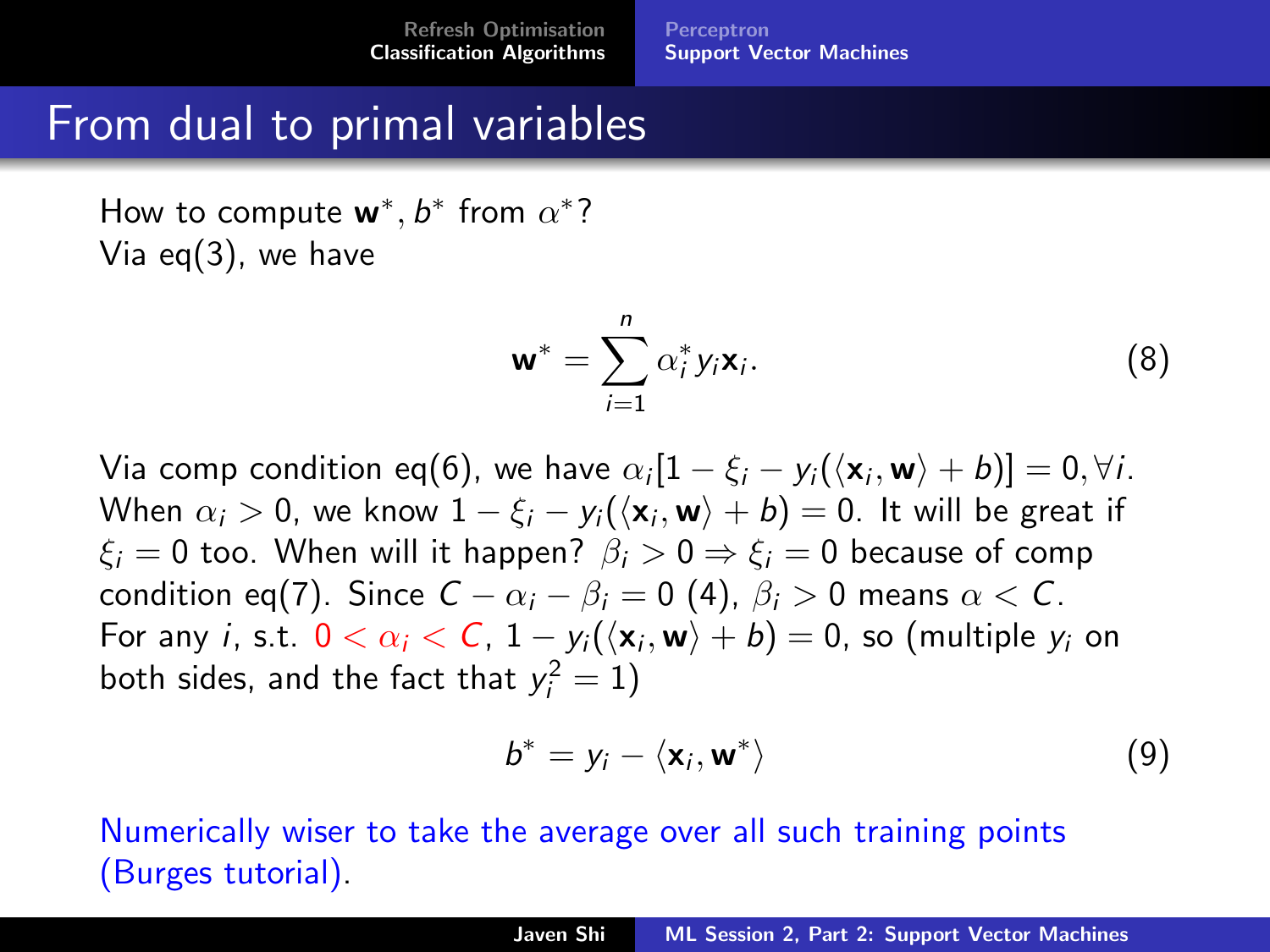# Support Vectors

$$
y^* = \text{sign}(\langle x, \mathbf{w}^* \rangle + b^*) = \text{sign}(\sum_{i=1}^n \alpha_i^* y_i \langle \mathbf{x}_i, x \rangle + b^*).
$$

It turns out many  $\alpha^*_i = 0$ . Those  $\mathbf{x}_j$  with  $\alpha^*_j > 0$  are called support vectors. Let  $S = \{j : \alpha_j^* > 0\}$ 

$$
y^* = \text{sign}(\sum_{j \in \mathcal{S}} \alpha^*_j y_j \left\langle \mathbf{x}_j, \mathbf{x} \right\rangle + b^*)
$$

Note now  $y$  can be predicted without explicitly expressing  $w$  as long as the support vectors are stored.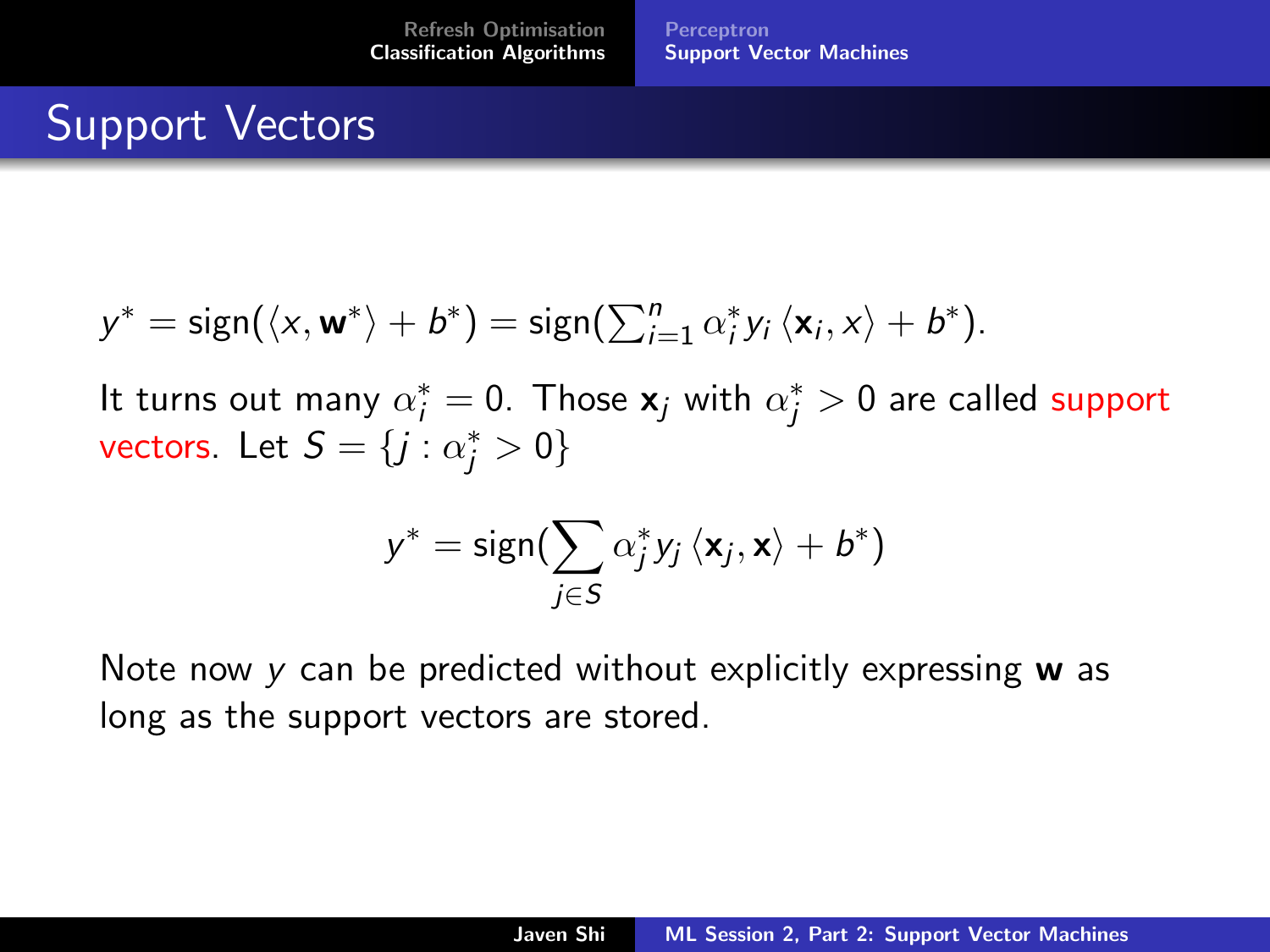[Perceptron](#page-19-0) [Support Vector Machines](#page-21-0)

## Support Vectors



Two types of SVs:

- **O** Margin SVs:  $0 < \alpha_i < C$  ( $\xi_i = 0$ , on the dash lines)
- **Non-margin SVs:**  $\alpha_i = C$  ( $\xi_i > 0$ , thus violating the margin. More specifically, when  $1 > \xi_i > 0$ , correctly classified; when  $\xi_i > 1$ , it's mis-classified; when  $\xi_i = 1$ , on the decision boundary)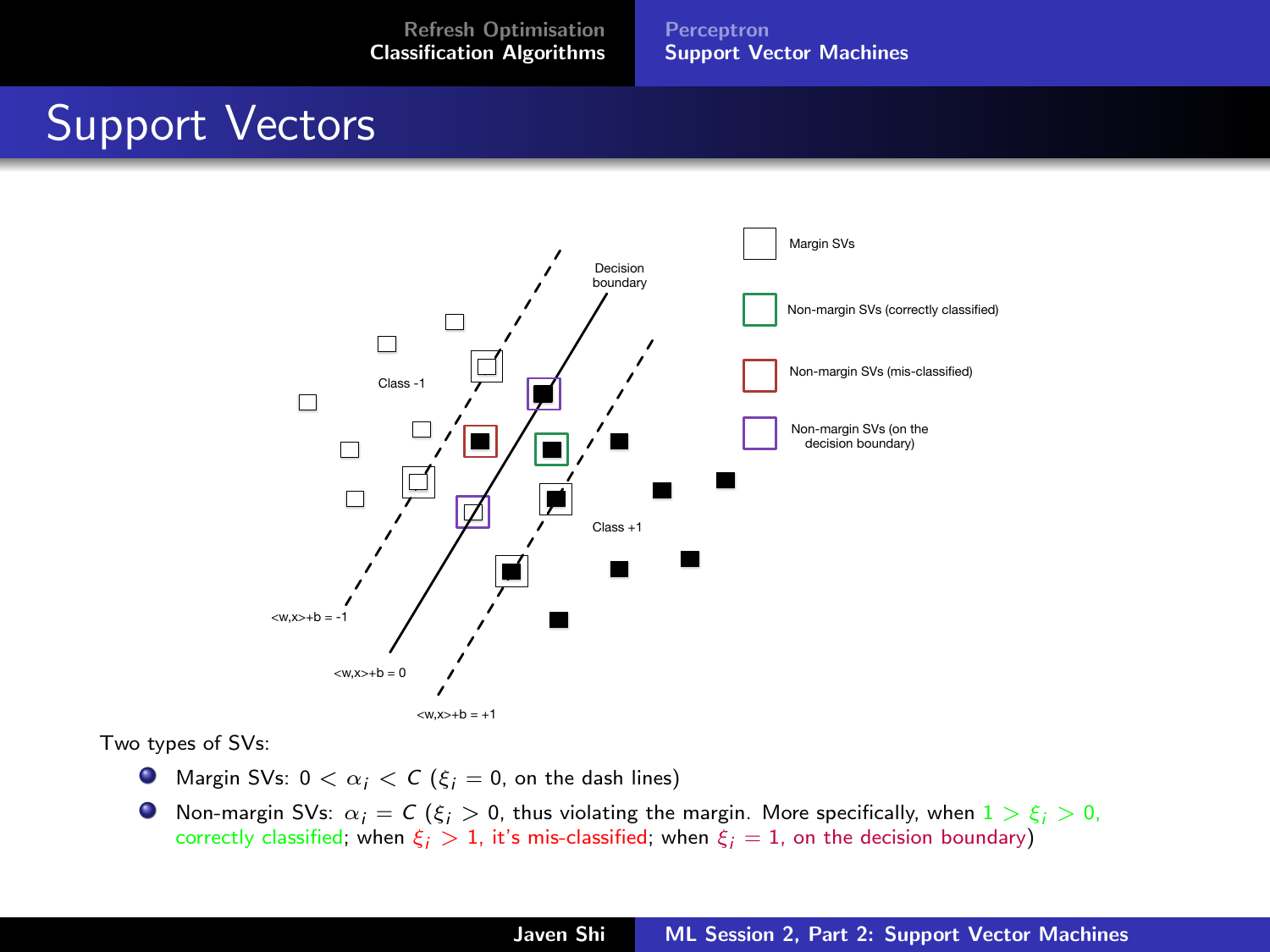[Refresh Optimisation](#page-2-0) [Classification Algorithms](#page-19-0) [Perceptron](#page-19-0) [Support Vector Machines](#page-21-0)

### Dual

All derivation holds if one replaces  $x_i$  with  $\phi(x_i)$  and let kernel function  $\kappa(\mathbf{x},\mathbf{x}')=\langle\phi(\mathbf{x}),\phi(\mathbf{x}')\rangle.$  This gives

$$
\max_{\alpha} \sum_{i=1}^{n} \alpha_i - \frac{1}{2} \sum_{i,j} \alpha_i \alpha_j y_i y_j \kappa(\mathbf{x}_i, \mathbf{x}_j)
$$
  
s.t.  $0 \le \alpha_i \le C, i = 1, \dots, n$   

$$
\sum_{i=1}^{n} \alpha_i y_i = 0
$$

$$
y^* = \text{sign}[\sum_{j \in S} \alpha_j^* y_j \kappa(\mathbf{x}_j, \mathbf{x}) + b^*].
$$

This leads to non-linear SVM and more generally kernel methods (will be covered in later lectures).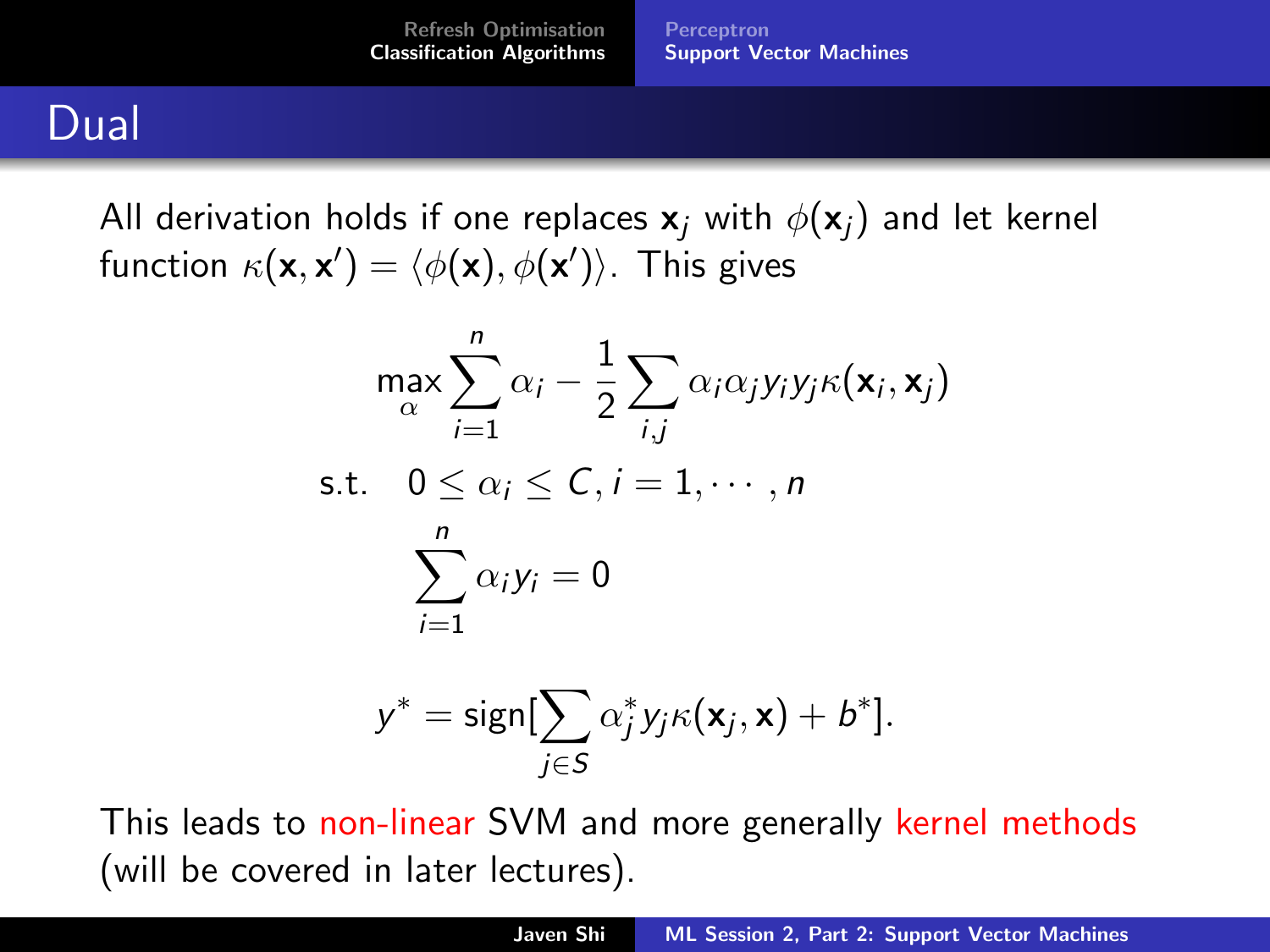[Perceptron](#page-19-0) [Support Vector Machines](#page-21-0)

# Theoretical justification

An example of generalisation bounds is below (just to give you an intuition, no need to fully understand it for now).

#### Theorem (VC bound)

Denote h as the VC dimension, for all  $n > h$ , for any  $\delta \in (0, 1)$ , with probability at least  $1 - \delta$ ,  $\forall g \in \mathcal{G}$ 

$$
R(g) \leq R_n(g) + 2\sqrt{2\frac{h\log\frac{2en}{h} + \log(\frac{2}{\delta})}{n}}.
$$

Margin  $\gamma = 1/\|\mathbf{w}\|$ ,  $h \leq \min\{D, \lceil \frac{4R^2}{\gamma^2}\rceil\}$  $\left\{\frac{\mathbf{k}\mathbf{K}^2}{\gamma^2}\right\}$ , where the radius  $R^2 = \mathsf{max}_{i=1}^n \braket{\Phi(\mathbf{x}_i), \Phi(\mathbf{x}_i)}$  (assuming data are already centered)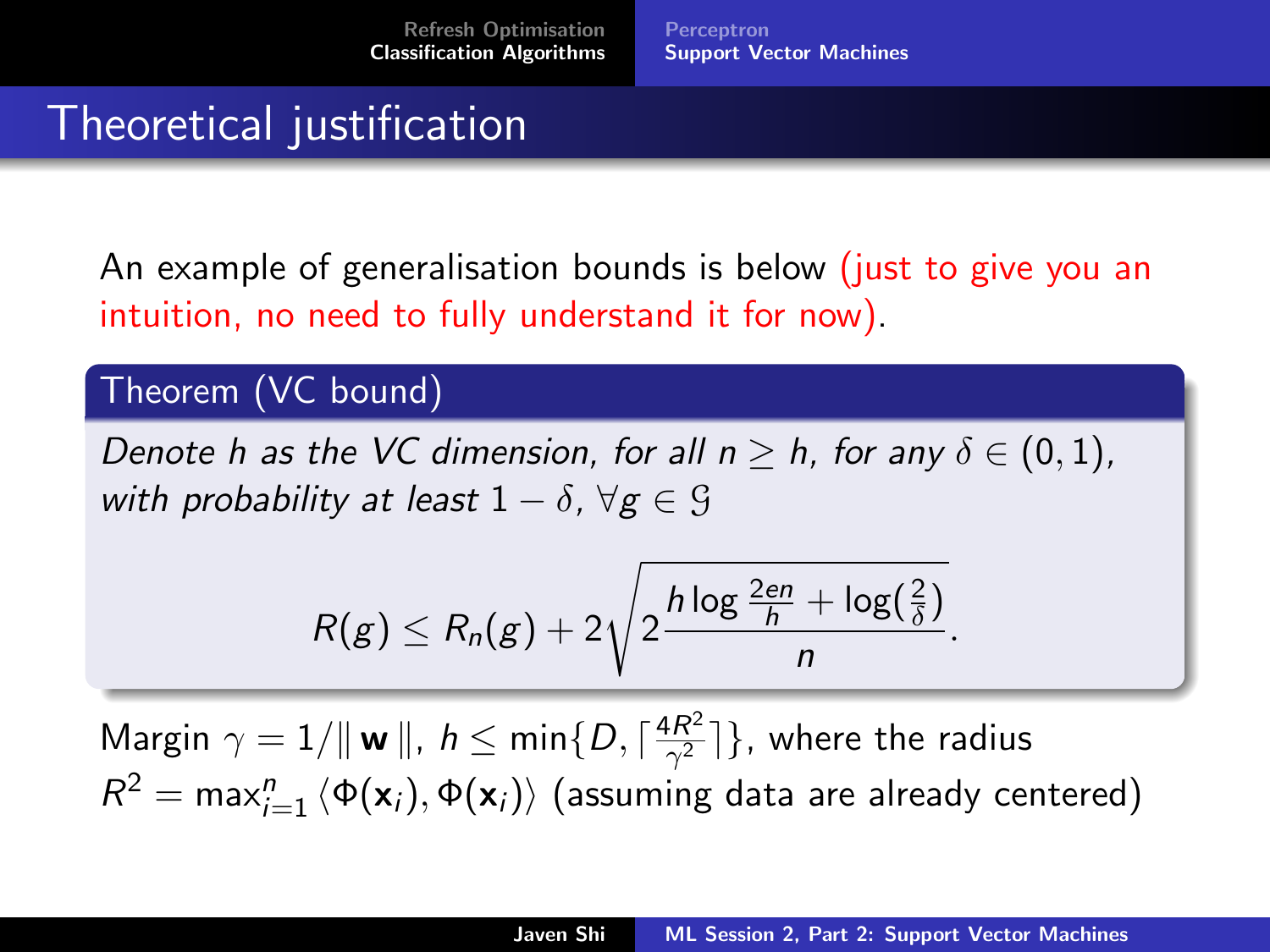[Perceptron](#page-19-0) [Support Vector Machines](#page-21-0)

### Theoretical justification

#### Other tighter bounds such as Rademacher bounds, PAC-Bayes bounds *etc*.